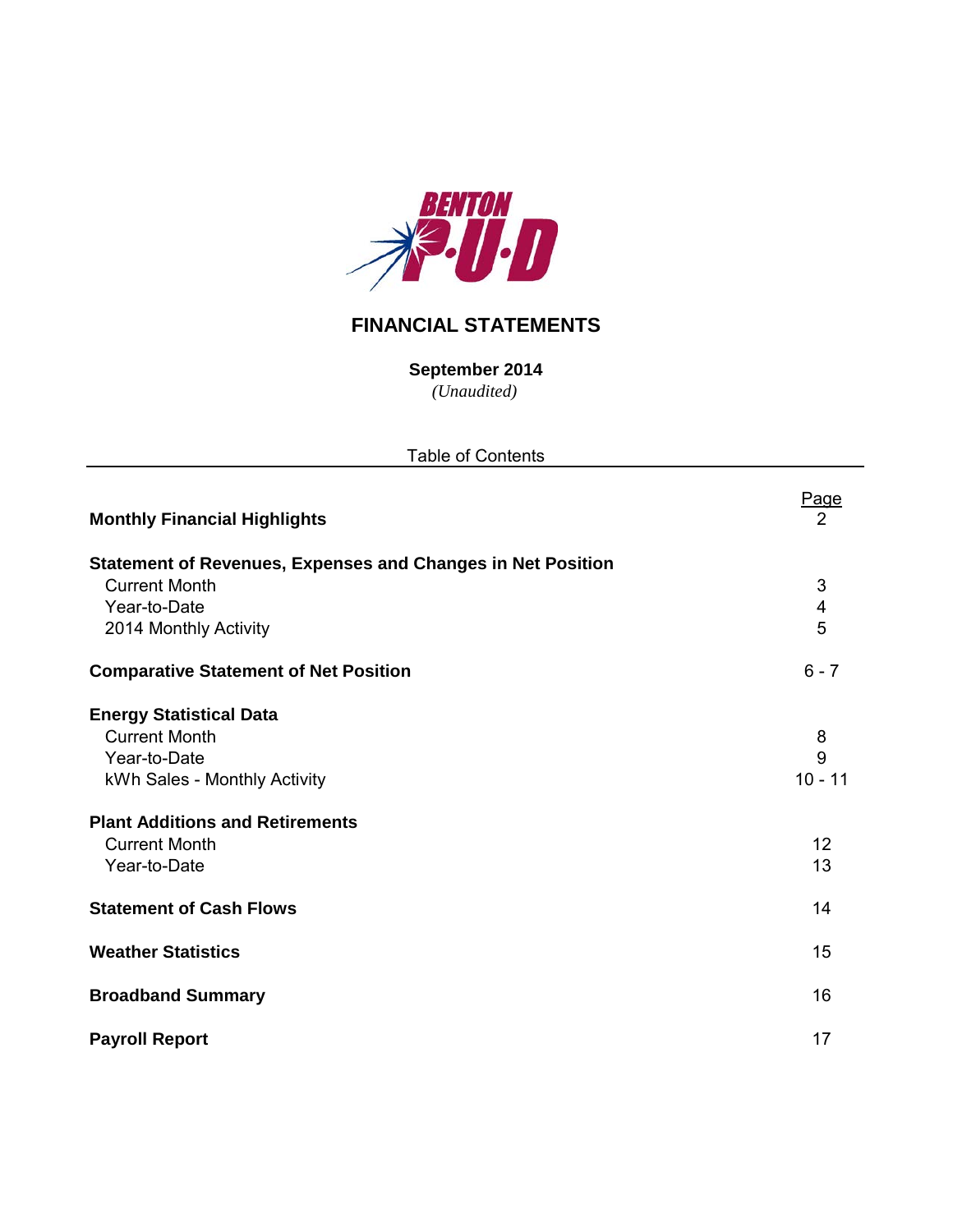

## *Financial Highlights September 2014*



Financial highlights for the month of September:

- $\triangleright$  District operations resulted in a decrease in net position of \$1.1M for the month.<br> $\triangleright$  The average temperature of 69.2° was 2.8° above normal. Cooling degree days
- The average temperature of 69.2° was 2.8° above normal. Cooling degree days were 24% below last year.<br>
> Total retail kWh billed during September was up 7% from last year and 1% below the amended budget.
- $\ge$  Total retail kWh billed during September was up 7% from last year and 1% below the amended budget.<br> $\ge$  Net nower supply costs were \$6.8 million for the month with sales for resale energy of \$2.2M and an axis
- Net power supply costs were \$6.8 million for the month with sales for resale energy of \$2.2M and an average price of \$41 per MWh.<br>  $\triangleright$  September's non-power operating costs of \$1.7 million before taxes and depreciati
- September's non-power operating costs of \$1.7 million before taxes and depreciation were 4% below the amended budget.
- Capital additions were \$1.0M for the month.

|                                                                                                                                    | (in thousands of dollars) |         |         |               |            |         |          |           |            |     |            |            |                  |                                 |
|------------------------------------------------------------------------------------------------------------------------------------|---------------------------|---------|---------|---------------|------------|---------|----------|-----------|------------|-----|------------|------------|------------------|---------------------------------|
| <b>Change in Net Position</b>                                                                                                      | Jan                       | Feb     | Mar     | Apr           | May        | Jun     | Jul      | Aug $(1)$ | <b>Sep</b> | Oct | <b>Nov</b> | <b>Dec</b> | <b>Total YTD</b> | <b>Amended</b><br><b>Budget</b> |
| Actual                                                                                                                             | \$257                     | (\$318) | \$204   | (S875)        | $($ \$65)  | \$1,486 | \$2,757  | \$767     | (\$1.070)  |     |            |            | \$3,144          |                                 |
| <b>Budget</b>                                                                                                                      | \$148                     | (\$107) | (\$355) | ,635)<br>(S1) | \$150      | \$586   | \$706    | \$3,745   | (S676)     |     |            |            | \$2,563          | \$3,270                         |
| (1) The cumulative YTD impact of budget amendments approved at the August 26 Commission meeting are reflected in the August report |                           |         |         |               |            |         |          |           |            |     |            |            |                  |                                 |
| <b>Net Power Costs</b>                                                                                                             | Jan                       | Feb     | Mar     | Apr           | May        | Jun     | Jul      | Aug       | Sep        | Oct | Nov        | <b>Dec</b> | <b>Total</b>     | Amended<br><b>Budget</b>        |
| Power Supply Costs                                                                                                                 | \$8,358                   | \$9,525 | \$7,916 | \$7,918       | \$6,897    | \$7,234 | \$8,783  | \$9,864   | \$9,118    |     |            |            | \$75,612         | \$96,165                        |
| Less: Sales for Resale                                                                                                             | (2, 289)                  | (2,003) | (2,743) | (2, 143)      | (1, 442)   | (970)   | (1, 179) | (2,310)   | (2, 333)   |     |            |            | (17, 414)        | (22, 774)                       |
| <b>Net Power Costs</b>                                                                                                             | \$6,069                   | \$7,521 | \$5,173 | \$5,775       | \$5,455    | \$6,264 | \$7,603  | \$7,554   | \$6,785    |     |            |            | \$58,198         | \$73,391                        |
|                                                                                                                                    |                           |         |         |               |            |         |          |           |            |     |            |            |                  |                                 |
|                                                                                                                                    |                           |         |         |               |            |         |          |           |            |     |            |            |                  | <b>Amended</b>                  |
| <b>Net Capital Costs</b>                                                                                                           | Jan                       | Feb     | Mar     | Apr           | <b>May</b> | Jun     | Jul      | Aug       | <b>Sep</b> | Oct | <b>Nov</b> | <b>Dec</b> | <b>Total</b>     | <b>Budget</b>                   |
| <b>Capital Expenditures</b>                                                                                                        | \$640                     | \$672   | \$1.169 | \$927         | \$1.063    | \$951   | \$2,952  | \$1.118   | \$1,017    |     |            |            | \$10,509         | \$16,184                        |
| Less: Capital Contributions                                                                                                        | (21)                      | (42)    | (113)   | (129)         | (44)       | (198)   | (2,088)  | (200)     | (640)      |     |            |            | (3, 477)         | (3,231)                         |
| <b>Net Capital Costs</b>                                                                                                           | \$618                     | \$630   | \$1,056 | \$798         | \$1,019    | \$753   | \$864    | \$919     | \$376      |     |            |            | \$7,032          | \$12,953                        |
|                                                                                                                                    |                           |         |         |               |            |         |          |           |            |     |            |            |                  |                                 |
| <b>Load Statistics</b>                                                                                                             | Jan                       | Feb     | Mar     | Apr           | May        | Jun     | Jul      | Aug       | Sep        | Oct | <b>Nov</b> | <b>Dec</b> | <b>Total</b>     | <b>Amended</b><br><b>Budget</b> |
| aMW - Retail Sales Billed                                                                                                          | 194                       | 207     | 161     | 185           | 210        | 265     | 284      | 255       | 199        |     |            |            | 218              | 196                             |
| aMW - Sales for Resale                                                                                                             | 75                        | 42      | 151     | 120           | 91         | 68      | 48       | 75        | 75         |     |            |            | 83               | 39                              |









| <b>Current Ratio</b>                    | 4.03 : 1 |
|-----------------------------------------|----------|
| Debt Service Coverage (2011 actual)     | 4.03     |
| Debt Service Coverage (2012 actual)     | 3.60     |
| Debt Service Coverage (2013 actual)     | 3.06     |
| Debt Service Coverage (2014 projection) | 3.04     |
| (includes capital contributions)        |          |

| <b>Other Statistics</b>                 |    |        |         |  |  |  |  |  |  |  |
|-----------------------------------------|----|--------|---------|--|--|--|--|--|--|--|
| Unrestricted Undesignated Reserves      | \$ | 36.2   | million |  |  |  |  |  |  |  |
| Rate Stabilization Account (designated) | \$ | 7.5    | million |  |  |  |  |  |  |  |
| Debt Service Reserve Fund (designated)  | \$ | 4.0    | million |  |  |  |  |  |  |  |
| BTOP Reserve (designated)               | \$ | -      | million |  |  |  |  |  |  |  |
| Bond Principal & Interest (restricted)  | \$ | 3.8    | million |  |  |  |  |  |  |  |
| <b>Net Utility Plant</b>                | \$ | 123.3  | million |  |  |  |  |  |  |  |
| Long-Term Debt                          | \$ | 60.3   | million |  |  |  |  |  |  |  |
| <b>Active Service Agreements</b>        |    | 50,162 |         |  |  |  |  |  |  |  |
| Non-Contingent Employees                |    | 148.25 |         |  |  |  |  |  |  |  |
| Contingent YTD FTE's                    |    | 2.37   |         |  |  |  |  |  |  |  |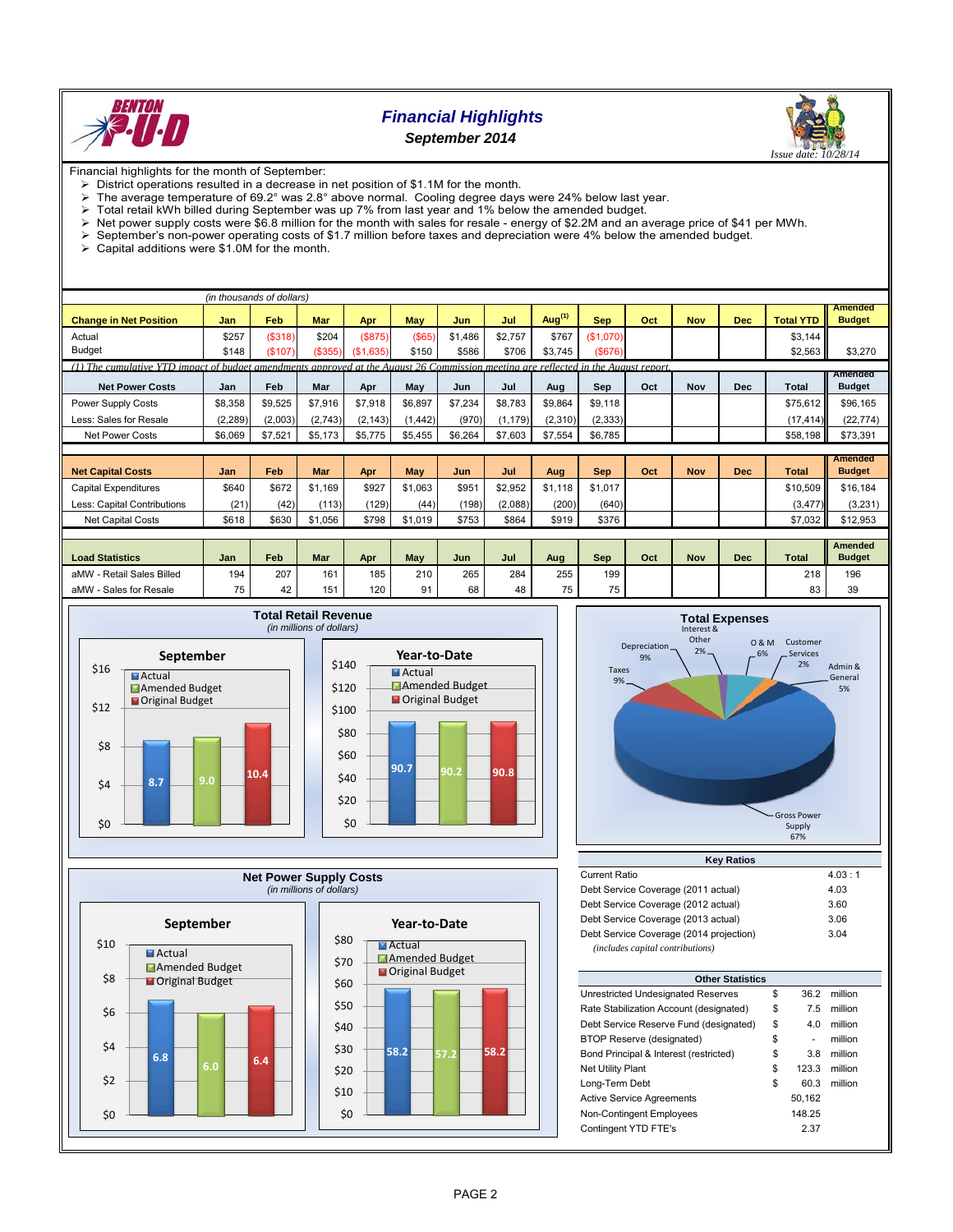## **PUBLIC UTILITY DISTRICT NO.1 OF BENTON COUNTY STATEMENT OF REVENUES, EXPENSES, AND CHANGE IN NET POSITION CURRENT MONTH**

|                                                                                              | 9/30/2014<br>9/30/2013 |                                 |                          |               |                          |
|----------------------------------------------------------------------------------------------|------------------------|---------------------------------|--------------------------|---------------|--------------------------|
|                                                                                              | <b>ACTUAL</b>          | <b>AMENDED</b><br><b>BUDGET</b> | <b>PCT</b><br><b>VAR</b> | <b>ACTUAL</b> | <b>PCT</b><br><b>VAR</b> |
| <b>OPERATING REVENUES</b>                                                                    |                        |                                 |                          |               |                          |
| Energy Sales - Retail                                                                        | \$8,663,167            | \$8,994,034                     | $-4%$                    | \$9,464,944   | $-8%$                    |
| <b>Energy Sales for Resale</b>                                                               | 2,283,018              | 2,729,075                       | $-16%$                   | 1,511,033     | 51%                      |
| Transmission of Power for Others                                                             | 50,235                 | 41.667                          | 21%                      | 65,979        | $-24%$                   |
| <b>Broadband Revenue</b>                                                                     | 175,175                | 181,894                         | $-4%$                    | 165,228       | 6%                       |
| Other Revenue                                                                                | 135,731                | 94,862                          | 43%                      | 71,824        | 89%                      |
| <b>TOTAL OPERATING REVENUES</b>                                                              | 11,307,325             | 12,041,532                      | -6%                      | 11,279,008    | 0%                       |
| <b>OPERATING EXPENSES</b>                                                                    |                        |                                 |                          |               |                          |
| <b>Purchased Power</b>                                                                       | 7,881,489              | 7,725,038                       | 2%                       | 6,248,043     | 26%                      |
| <b>Purchased Transmission &amp; Ancillary Services</b>                                       | 1,040,168              | 1,043,172                       | 0%                       | 928,520       | 12%                      |
| <b>Conservation Program</b>                                                                  | 196,841                | (18, 899)                       | n/a                      | 45,032        | n/a                      |
| <b>Total Power Supply</b>                                                                    | 9,118,497              | 8,749,311                       | 4%                       | 7,221,595     | 26%                      |
| Transmission Operation & Maintenance                                                         | 2,526                  | 4,800                           | -47%                     | 5,573         | $-55%$                   |
| Distribution Operation & Maintenance                                                         | 671,384                | 741.815                         | $-9%$                    | 626.009       | 7%                       |
| <b>Broadband Expense</b>                                                                     | 49,086                 | 91,605                          | -46%                     | 43,083        | 14%                      |
| Customer Accounting, Collection & Information                                                | 335,399                | 347,190                         | $-3%$                    | 345,325       | $-3%$                    |
| Administrative & General                                                                     | 611,342                | 555,661                         | 10%                      | 471,489       | 30%                      |
| Subtotal before Taxes & Depreciation                                                         | 1,669,737              | 1,741,071                       | $-4%$                    | 1,491,479     | 12%                      |
| Taxes                                                                                        | 1,024,665              | 1,116,764                       | $-8%$                    | 1,018,125     | 1%                       |
| Depreciation & Amortization                                                                  | 1,014,416              | 1,100,750                       | $-8%$                    | 1,058,163     | -4%                      |
| <b>Total Other Operating Expenses</b>                                                        | 3,708,817              | 3,958,585                       | -6%                      | 3,567,768     | 4%                       |
| <b>TOTAL OPERATING EXPENSES</b>                                                              | 12,827,314             | 12,707,896                      | 1%                       | 10,789,363    | 19%                      |
| <b>OPERATING INCOME (LOSS)</b>                                                               | (1,519,989)            | (666, 364)                      | 128%                     | 489,645       | n/a                      |
| <b>NONOPERATING REVENUES &amp; EXPENSES</b>                                                  |                        |                                 |                          |               |                          |
| Interest Income                                                                              | 20.668                 | 20.833                          | $-1%$                    | 18,810        | 10%                      |
| Other Income                                                                                 | 34,547                 | 31,339                          | 10%                      | 18,305        | 89%                      |
| <b>Other Expense</b>                                                                         |                        |                                 | n/a                      |               | n/a                      |
| Interest Expense                                                                             | (235, 533)             | (240, 815)                      | $-2%$                    | (244, 629)    | $-4%$                    |
| Debt Discount/Premium Amortization & Loss on Defeased Debt<br>MtM Gain/(Loss) on Investments | 37,227<br>(46, 780)    | 37,228                          | 0%<br>n/a                | 38,402        | $-3%$<br>n/a             |
| Loss in Joint Ventures/Special Assessments                                                   |                        |                                 | n/a                      |               | n/a                      |
| <b>TOTAL NONOPERATING REVENUES &amp; EXPENSES</b>                                            | (189, 871)             | (151, 415)                      | $-25%$                   | (169, 111)    | 12%                      |
|                                                                                              |                        |                                 | 109%                     | 320,533       | n/a                      |
| INCOME (LOSS) BEFORE CAPITAL CONTRIBUTIONS                                                   | (1,709,860)            | (817, 779)                      |                          |               |                          |
| <b>CAPITAL CONTRIBUTIONS</b>                                                                 | 640,184                | 141,950                         | n/a                      | 107,691       | n/a                      |
| <b>CHANGE IN NET POSITION</b>                                                                | (\$1,069,676)          | (\$675,829)                     | 58%                      | \$428,224     | n/a                      |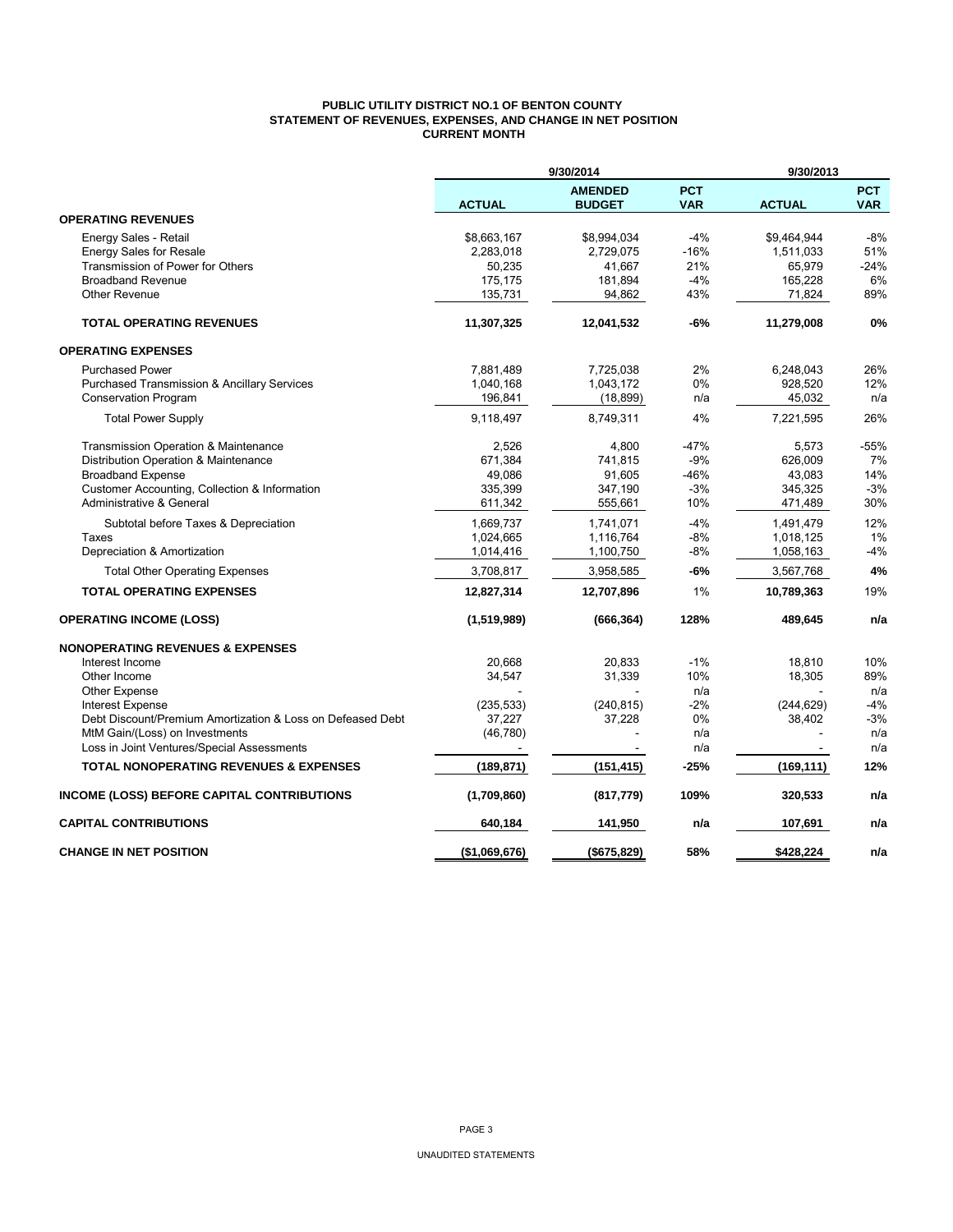## **PUBLIC UTILITY DISTRICT NO.1 OF BENTON COUNTY STATEMENT OF REVENUES, EXPENSES, AND CHANGE IN NET POSITION YEAR TO DATE**

|                                                            |               | 9/30/2014                       |                          | 9/30/2013     |                          |
|------------------------------------------------------------|---------------|---------------------------------|--------------------------|---------------|--------------------------|
|                                                            | <b>ACTUAL</b> | <b>AMENDED</b><br><b>BUDGET</b> | <b>PCT</b><br><b>VAR</b> | <b>ACTUAL</b> | <b>PCT</b><br><b>VAR</b> |
| <b>OPERATING REVENUES</b>                                  |               |                                 |                          |               |                          |
| Energy Sales - Retail                                      | \$90,687,900  | \$90,202,402                    | 1%                       | \$86,669,014  | 5%                       |
| <b>Energy Sales for Resale</b>                             | 16,979,551    | 15,240,402                      | 11%                      | 13,829,913    | 23%                      |
| Transmission of Power for Others                           | 434,574       | 429.802                         | 1%                       | 550,010       | $-21%$                   |
| <b>Broadband Revenue</b>                                   | 1,667,339     | 1,609,605                       | 4%                       | 1,482,377     | 12%                      |
| <b>Other Revenue</b>                                       | 1,209,571     | 1,175,108                       | 3%                       | 1,064,789     | 14%                      |
| <b>TOTAL OPERATING REVENUES</b>                            | 110,978,934   | 108,657,319                     | 2%                       | 103,596,102   | 7%                       |
| <b>OPERATING EXPENSES</b>                                  |               |                                 |                          |               |                          |
| <b>Purchased Power</b>                                     | 65,426,035    | 63,051,876                      | 4%                       | 58,685,298    | 11%                      |
| Purchased Transmission & Ancillary Services                | 9,809,370     | 9,747,896                       | 1%                       | 8,728,407     | 12%                      |
| <b>Conservation Program</b>                                | 376,951       | 56,696                          | n/a                      | 1,152,655     | -67%                     |
| <b>Total Power Supply</b>                                  | 75,612,356    | 72,856,469                      | 4%                       | 68,566,360    | 10%                      |
| Transmission Operation & Maintenance                       | 39.919        | 43.197                          | $-8%$                    | 64.102        | -38%                     |
| Distribution Operation & Maintenance                       | 6,172,797     | 6,463,600                       | $-4%$                    | 5,873,421     | 5%                       |
| <b>Broadband Expense</b>                                   | 821,953       | 808,363                         | 2%                       | 633,886       | 30%                      |
| Customer Accounting, Collection & Information              | 2,808,324     | 3,050,079                       | $-8%$                    | 2,863,073     | $-2%$                    |
| Administrative & General                                   | 5,199,448     | 4,918,635                       | 6%                       | 4,793,088     | 8%                       |
| Subtotal before Taxes & Depreciation                       | 15,042,440    | 15,283,874                      | $-2%$                    | 14,227,570    | 6%                       |
| Taxes                                                      | 9,582,189     | 9,776,374                       | $-2%$                    | 9,243,443     | 4%                       |
| Depreciation & Amortization                                | 9,845,880     | 9,906,750                       | $-1%$                    | 9,478,385     | 4%                       |
| <b>Total Other Operating Expenses</b>                      | 34,470,509    | 34,966,998                      | $-1%$                    | 32,949,399    | 5%                       |
| <b>TOTAL OPERATING EXPENSES</b>                            | 110,082,866   | 107,823,467                     | 2%                       | 101,515,758   | 8%                       |
| <b>OPERATING INCOME (LOSS)</b>                             | 896,069       | 833,852                         | 7%                       | 2,080,344     | -57%                     |
| <b>NONOPERATING REVENUES &amp; EXPENSES</b>                |               |                                 |                          |               |                          |
| Interest Income                                            | 359,980       | 187,497                         | 92%                      | 181,003       | 99%                      |
| Other Income                                               | 290,486       | 282,051                         | 3%                       | 278,892       | 4%                       |
| <b>Other Expense</b>                                       |               |                                 | n/a                      |               | n/a                      |
| <b>Interest Expense</b>                                    | (2, 141, 955) | (2, 102, 337)                   | 2%                       | (2, 181, 494) | $-2%$                    |
| Debt Discount/Premium Amortization & Loss on Defeased Debt | 335,046       | 335,048                         | 0%                       | 345,620       | $-3%$                    |
| MtM Gain/(Loss) on Investments                             | (72, 506)     |                                 | n/a                      |               | n/a                      |
| Loss in Joint Ventures/Special Assessments                 |               |                                 | n/a                      |               | n/a                      |
| <b>TOTAL NONOPERATING REVENUES &amp; EXPENSES</b>          | (1, 228, 948) | (1, 297, 741)                   | $-5%$                    | (1, 375, 979) | $-11%$                   |
| <b>INCOME (LOSS) BEFORE CAPITAL CONTRIBUTIONS</b>          | (332, 879)    | (463, 889)                      | -28%                     | 704,365       | $-147%$                  |
| <b>CAPITAL CONTRIBUTIONS</b>                               | 3,476,522     | 3,026,567                       | 15%                      | 1,995,445     | 74%                      |
| <b>CHANGE IN NET POSITION</b>                              | 3,143,643     | 2,562,678                       | 23%                      | 2,699,810     | 16%                      |
| TOTAL NET POSITION, BEGINNING OF YEAR                      | 126,880,031   | 124,160,145                     | 2%                       | 124,160,145   | 2%                       |
| TOTAL NET POSITION, END OF YEAR                            | \$130,023,674 | \$126,722,823                   | 3%                       | \$126,859,955 | 2%                       |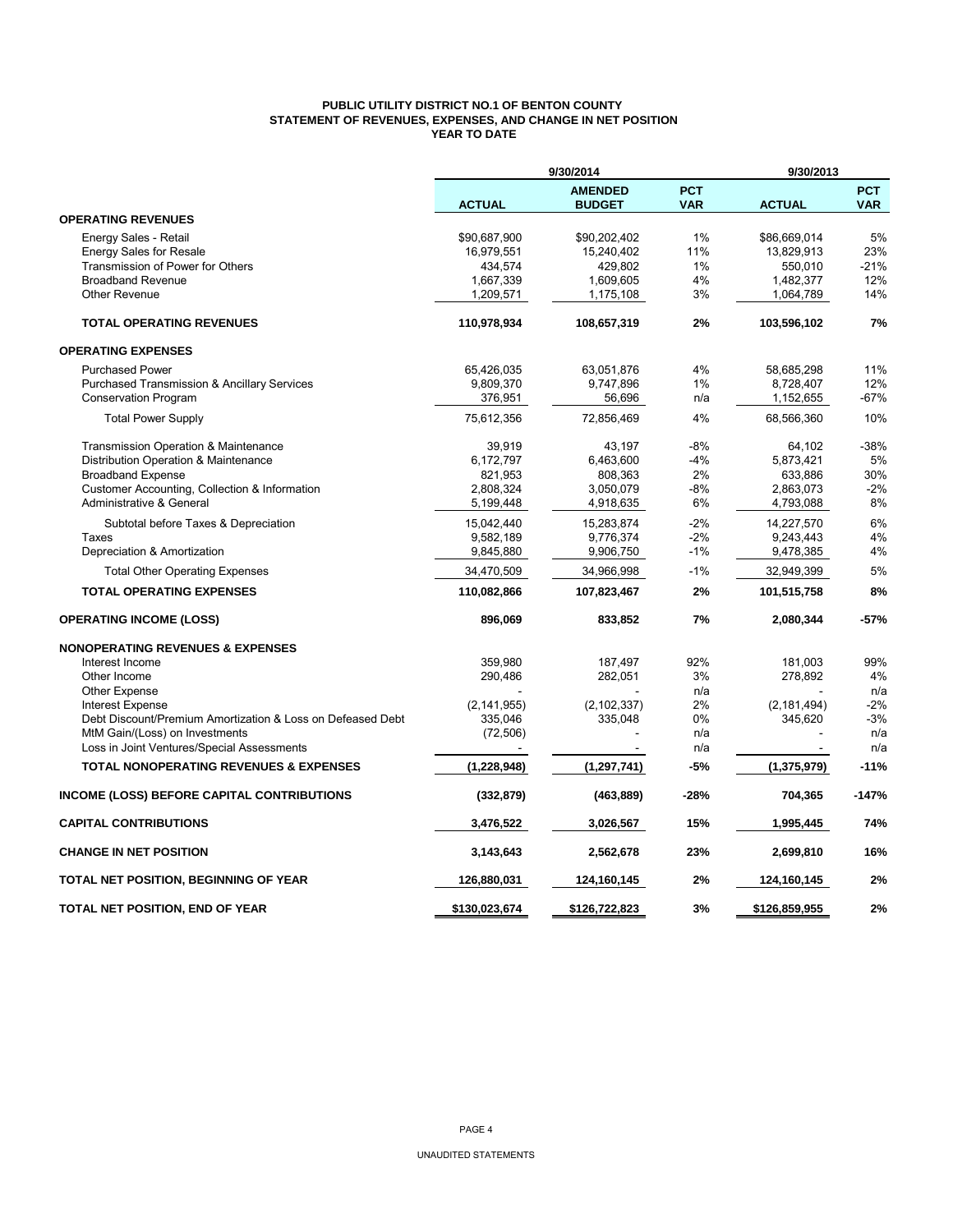### **PUBLIC UTILITY DISTRICT NO. 1 OF BENTON COUNTY STATEMENT OF REVENUES, EXPENSES, AND CHANGE IN NET POSITION 2014 MONTHLY ACTIVITY**

|                                                        | January     | February                 | March       | <b>April</b>             | May          | June         | July         | August       | September               | October | <b>November</b> | December | <b>Total</b>  |
|--------------------------------------------------------|-------------|--------------------------|-------------|--------------------------|--------------|--------------|--------------|--------------|-------------------------|---------|-----------------|----------|---------------|
| <b>OPERATING REVENUES</b>                              |             |                          |             |                          |              |              |              |              |                         |         |                 |          |               |
| Energy Sales - Retail                                  | \$9,570,658 | \$10,756,933             | \$9,226,432 | \$8,203,336              | \$8,854,036  | \$11,303,348 | \$12.343.243 | \$11,766,747 | \$8,663,167             |         |                 |          | \$90.687.900  |
| <b>Energy Sales for Resale</b>                         | 2,248,820   | 1,963,427                | 2,678,030   | 2,074,411                | 1,377,048    | 929,623      | 1,149,406    | 2,275,768    | 2,283,018               |         |                 |          | 16,979,551    |
| Transmission of Power for Others                       | 40,600      | 40,013                   | 65,319      | 68,313                   | 65,380       | 40,484       | 29,763       | 34,469       | 50,235                  |         |                 |          | 434,576       |
| <b>Broadband Revenue</b>                               | 206,073     | 194,972                  | 164,809     | 228,860                  | 165,657      | 190,281      | 170,005      | 171,508      | 175,175                 |         |                 |          | 1,667,340     |
| <b>Other Electric Revenue</b>                          | 400,780     | 85,779                   | 82,640      | 87,625                   | 127,017      | 95,047       | 117,496      | 77,457       | 135,731                 |         |                 |          | 1,209,572     |
| <b>TOTALOPERATING REVENUES</b>                         | 12,466,931  | 13,041,124               | 12,217,230  | 10,662,545               | 10,589,138   | 12,558,783   | 13,809,913   | 14,325,949   | 11,307,326              |         |                 |          | 110,978,939   |
| <b>OPERATING EXPENSES</b>                              |             |                          |             |                          |              |              |              |              |                         |         |                 |          |               |
| <b>Purchased Power</b>                                 | 7,220,915   | 8,400,092                | 6,623,623   | 7,020,035                | 5,741,770    | 6,161,667    | 7,604,022    | 8,772,423    | 7,881,489               |         |                 |          | 65,426,036    |
| <b>Purchased Transmission &amp; Ancillary Services</b> | 1,097,134   | 1,100,788                | 1,119,704   | 1,078,670                | 1,121,017    | 1,048,677    | 1,124,601    | 1,078,611    | 1,040,168               |         |                 |          | 9,809,370     |
| <b>Conservation Program</b>                            | 40,140      | 23,755                   | 172,588     | (181, 153)               | 34,268       | 23,794       | 53,986       | 12,733       | 196,841                 |         |                 |          | 376,952       |
| <b>Total Power Supply</b>                              | 8,358,189   | 9,524,635                | 7,915,915   | 7.917.552                | 6,897,055    | 7,234,138    | 8.782.609    | 9,863,767    | 9,118,498               |         |                 |          | 75.612.358    |
| <b>Transmission Operation &amp; Maintenance</b>        | 1,124       | 240                      | 661         | 7,535                    | 19,896       | 3,450        | 1,785        | 2,702        | 2,526                   |         |                 |          | 39,919        |
| Distribution Operation & Maintenance                   | 672,360     | 580,990                  | 790,836     | 809,174                  | 685,371      | 651,869      | 704,806      | 606,008      | 671,384                 |         |                 |          | 6,172,798     |
| <b>Broadband Expense</b>                               | 13,608      | 33,899                   | 84,104      | 53,060                   | 68,575       | 191,397      | 289,646      | 38,577       | 49,086                  |         |                 |          | 821,952       |
| Customer Accounting, Collection & Information          | 262,749     | 272,237                  | 324,394     | 332,518                  | 291,102      | 321,191      | 342,136      | 326,597      | 335,399                 |         |                 |          | 2,808,323     |
| Administrative & General                               | 660,115     | 489,273                  | 583,036     | 494,050                  | 620,911      | 567,578      | 593,133      | 580,010      | 611,342                 |         |                 |          | 5,199,448     |
|                                                        |             |                          |             |                          |              |              |              |              |                         |         |                 |          |               |
| Subtotal before Taxes & Depreciation                   | 1,609,956   | 1,376,639                | 1,783,031   | 1,696,337                | 1,685,855    | 1,735,485    | 1,931,506    | 1,553,894    | 1,669,737               |         |                 |          | 15,042,440    |
| Taxes                                                  | 1,231,153   | 1,183,730                | 1,053,806   | 894,730                  | 905,780      | 1,029,562    | 1,138,157    | 1,120,606    | 1,024,665               |         |                 |          | 9,582,189     |
| Depreciation & Amortization                            | 1,148,133   | 1,116,906                | 1,102,344   | 1,062,117                | 1,095,914    | 1,099,661    | 1,099,843    | 1,106,546    | 1,014,416               |         |                 |          | 9,845,880     |
| <b>Total Other Operating Expenses</b>                  | 3,989,242   | 3,677,275                | 3,939,181   | 3,653,184                | 3,687,549    | 3,864,708    | 4,169,506    | 3,781,046    | 3,708,818               |         |                 |          | 34,470,509    |
| <b>TOTAL OPERATING EXPENSES</b>                        | 12,347,431  | 13,201,910               | 11,855,096  | 11,570,736               | 10,584,604   | 11,098,846   | 12,952,115   | 13,644,813   | 12,827,316              |         |                 |          | 110,082,867   |
| <b>OPERATING INCOME (LOSS)</b>                         | 119,500     | (160, 786)               | 362,134     | (908, 191)               | 4,534        | 1,459,937    | 857,798      | 681,136      | (1,519,990)             |         |                 |          | 896,072       |
| <b>NONOPERATING REVENUES &amp; EXPENSES</b>            |             |                          |             |                          |              |              |              |              |                         |         |                 |          |               |
| Interest Income                                        | 266,831     | (35, 422)                | (104, 942)  | 89,061                   | 61,632       | (3,649)      | (21, 479)    | 61,554       | (26, 112)               |         |                 |          | 287,474       |
| Other Income                                           | 47,668      | 33,233                   | 32,273      | 14,980                   | 33,752       | 31,344       | 31,345       | 31,345       | 34,547                  |         |                 |          | 290,487       |
| Other Expense                                          |             |                          | $\sim$      | $\blacksquare$           |              | $\sim$       |              | $\sim$       |                         |         |                 |          |               |
| <b>Interest Expense</b>                                | (235, 611)  | (234, 811)               | (235, 385)  | (237, 480)               | (246, 111)   | (236, 780)   | (236, 352)   | (243, 889)   | (235, 533)              |         |                 |          | (2, 141, 952) |
| Debt Discount & Expense Amortization                   | 37,227      | 37,227                   | 37,227      | 37,227                   | 37,227       | 37,227       | 37,227       | 37,227       | 37,227                  |         |                 |          | 335,043       |
| Loss in Joint Ventures/Special Assessments             |             | $\overline{\phantom{a}}$ | $\sim$      | $\overline{\phantom{a}}$ |              |              | $\sim$       |              |                         |         |                 |          |               |
| <b>TOTAL NONOPERATING REV/EXP</b>                      | 116,115     | (199, 773)               | (270, 827)  | (96, 212)                | (113,500)    | (171, 858)   | (189, 259)   | (113, 763)   | (189, 871)              |         |                 |          | (1, 228, 948) |
|                                                        |             |                          |             |                          |              |              |              |              |                         |         |                 |          |               |
| INCOME (LOSS) BEFORE CAPITAL CONTRIBUTIONS             | 235,615     | (360, 559)               | 91,307      | (1,004,403)              | (108, 966)   | 1,288,079    | 668,539      | 567,373      | (1,709,861)             |         |                 |          | (332, 876)    |
| <b>CAPITAL CONTRIBUTIONS</b>                           | 21,246      | 42,411                   | 112,992     | 129,198                  | 44,130       | 198,129      | 2,088,455    | 199,777      | 640,184                 |         |                 |          | 3,476,522     |
| <b>CHANGE IN NET POSITION</b>                          | \$256,861   | (\$318, 148)             | \$204,299   | (\$875,205)              | ( \$64, 836) | \$1,486,208  | \$2,756,994  |              | \$767,150 (\$1,069,677) | \$0     | \$0             | \$0      | \$3,143,646   |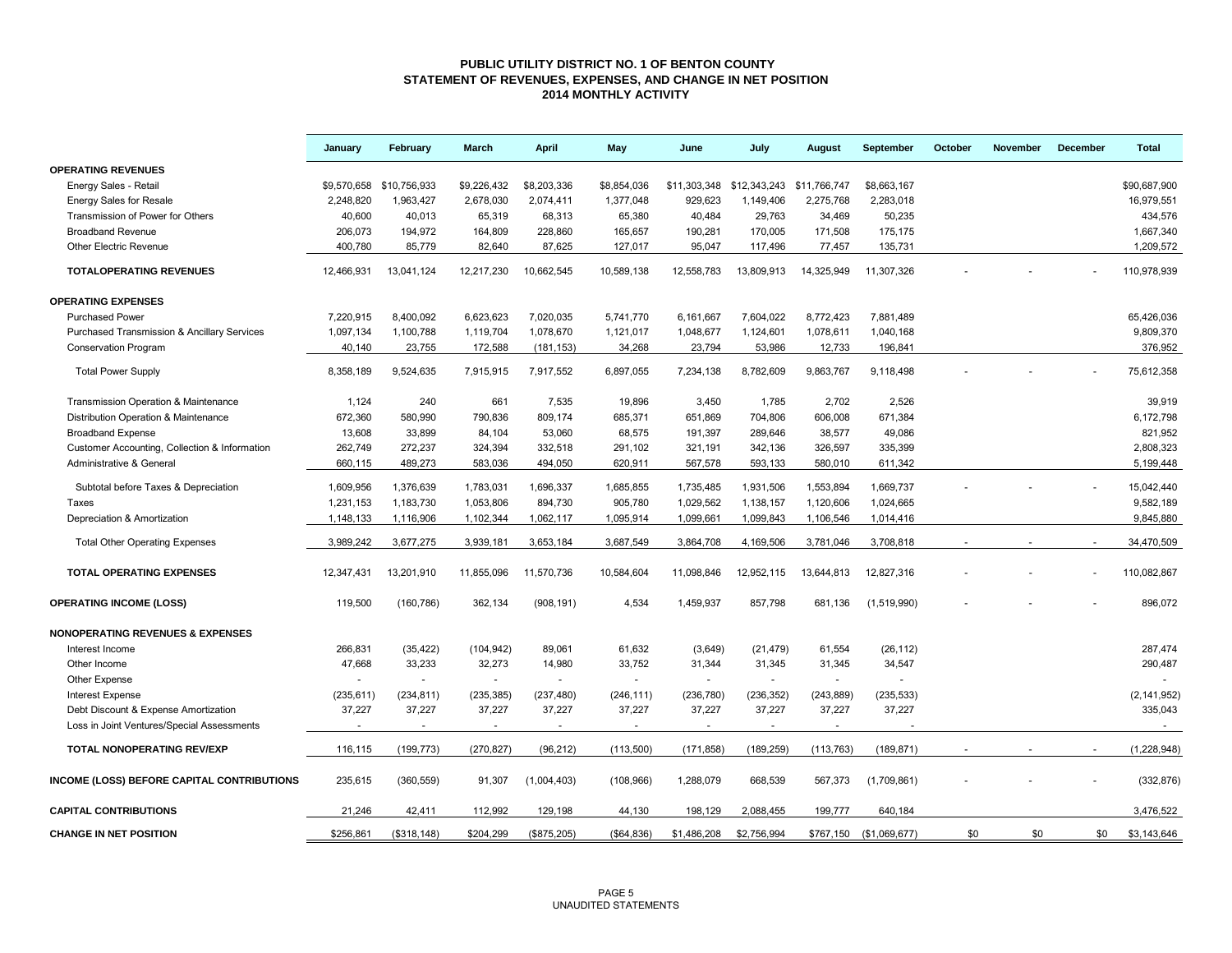#### **PUBLIC UTILITY DISTRICT NO. 1 OF BENTON COUNTY COMPARATIVE STATEMENT OF NET POSITION ASSETS AND DEFERRED OUTFLOWS OF RESOURCES**

|                                                           |                 |                 | Increase/(Decrease) |         |
|-----------------------------------------------------------|-----------------|-----------------|---------------------|---------|
| <b>ASSETS</b>                                             | 9/30/2014       | 9/30/2013       | Amount              | Percent |
|                                                           |                 |                 |                     |         |
| <b>CURRENT ASSETS</b>                                     |                 |                 |                     |         |
| Cash & Cash Equivalents                                   |                 |                 |                     |         |
| Unrestricted Cash & Cash Equivalents                      | \$25,811,777    | \$27,256,134    | (\$1,444,357)       |         |
| Investments                                               | 14,284,083      | 12,328,419      | 1,955,664           |         |
| Designated Rate Stabilization Fund                        | 7,500,000       | 7,500,000       | ÷,                  |         |
| Designated Debt Service Reserve Fund                      | 4,000,000       | 4,000,000       |                     |         |
| Designated BTOP Reserve Fund                              |                 | 348,813         | (348, 813)          |         |
| Accounts Receivable, net                                  | 9,362,939       | 9,240,826       | 122,113             |         |
| <b>BPA Prepay Receivable</b>                              | 600,000         | 600,000         | Ξ                   |         |
| <b>Accrued Interest Receivable</b>                        | 69,660          | 111,440         | (41,780)            |         |
| Wholesale Power Receivable                                | 910,728         | 931,643         | (20, 915)           |         |
| <b>Accrued Unbilled Revenue</b>                           | 2,600,000       | 2,300,000       | 300,000             |         |
| <b>Inventory Materials &amp; Supplies</b>                 | 5,070,697       | 4,653,718       | 416,979             |         |
| Prepaid Expenses & Option Premiums                        | 461,189         | 126,638         | 334,551             |         |
| <b>Total Current Assets</b>                               | 70,671,072      | 69,397,631      | 1,273,441           | 2%      |
| <b>NONCURRENT ASSETS</b>                                  |                 |                 |                     |         |
| <b>Restricted Bond Reserve Fund</b>                       | 140,017         | 140,017         |                     |         |
| <b>Other Receivables</b>                                  | 92,702          | 103,974         | (11, 272)           |         |
| <b>BPA Prepay Receivable</b>                              | 7,800,000       | 8,400,000       | (600,000)           |         |
| Deferred Purchased Power Costs                            | 7,677,010       | 8,311,575       | (634, 564)          |         |
|                                                           | 15,709,730      | 16,955,566      | (645, 836)          | $-7%$   |
| <b>Utility Plant</b>                                      |                 |                 |                     |         |
| Land and Intangible Plant                                 | 3,372,704       | 3,286,693       | 86,011              |         |
| <b>Electric Plant in Service</b>                          | 282,535,116     | 270,463,147     | 12,071,969          |         |
| <b>Construction Work in Progress</b>                      | 4,089,942       | 3,712,249       | 377,693             |         |
| <b>Accumulated Depreciation</b>                           | (166, 665, 953) | (155, 436, 845) | (11, 229, 107)      |         |
| <b>Net Utility Plant</b>                                  | 123,331,809     | 122,025,243     | 1,306,566           | 1%      |
| <b>Total Noncurrent Assets</b>                            | 139,041,539     | 138,980,809     | 60,730              | 0%      |
|                                                           |                 |                 |                     |         |
| <b>Total Assets</b>                                       | 209,712,611     | 208,378,441     | 1,334,170           | 1%      |
| DEFERRED OUTFLOWS OF RESOURCES                            |                 |                 |                     |         |
| Unamortized Loss on Defeased Debt                         | 148,926         | 205,889         | (56, 963)           |         |
| Accumulated Decrease in Fair Value of Hedging Derivatives | 50,888          | 17,842          | 33,046              |         |
| <b>Total Deferred Outflows of Resources</b>               | 199,814         | 223,731         | (23, 917)           |         |
| TOTAL ASSETS & DEFERRED OUTFLOWS OF RESOURCES             |                 |                 |                     | 1%      |
|                                                           | \$209,912,425   | \$208,602,171   | \$1,310,253         |         |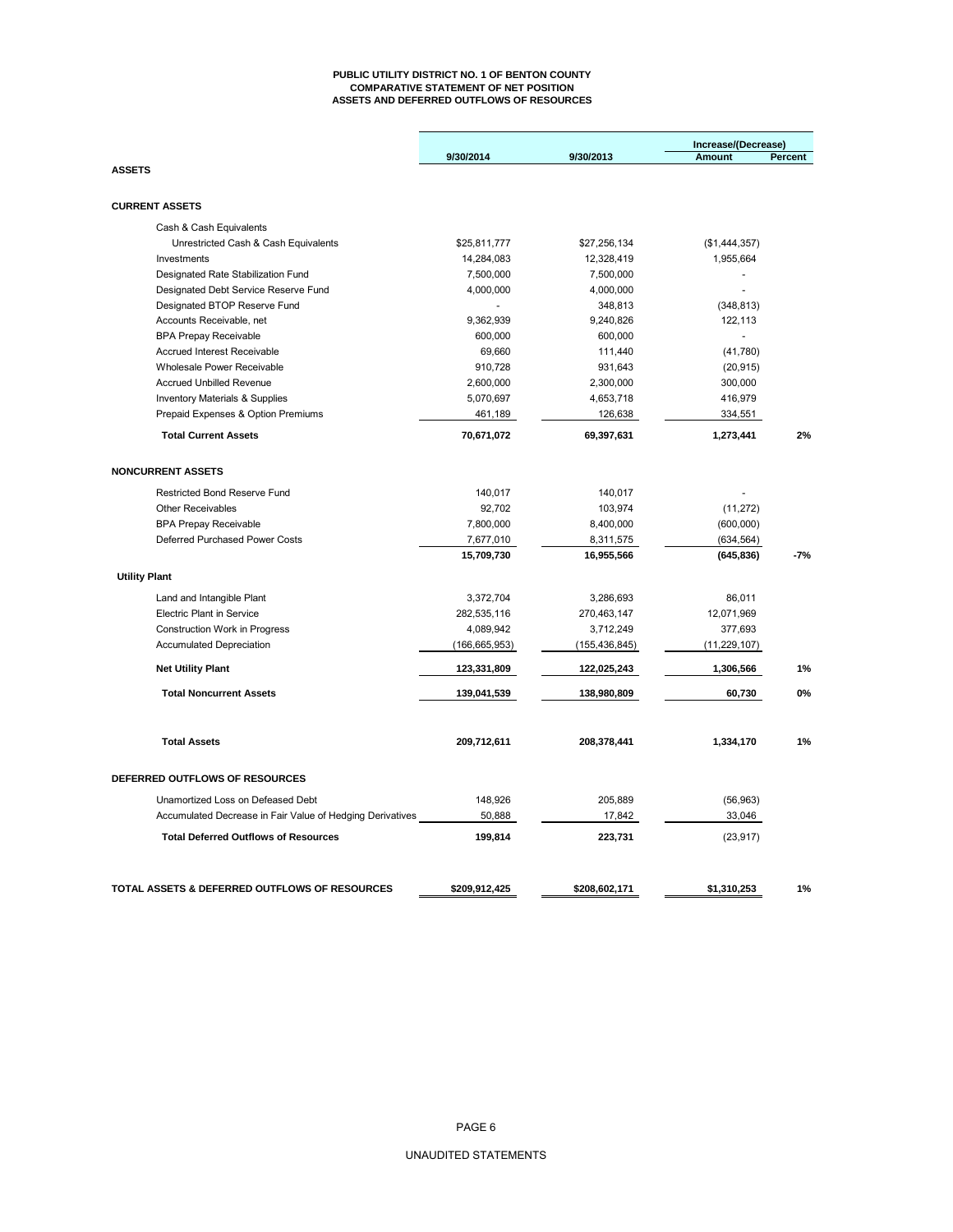#### **PUBLIC UTILITY DISTRICT NO. 1 OF BENTON COUNTY COMPARATIVE STATEMENT OF NET POSITION LIABILITIES AND DEFERRED INFLOWS OF RESOURCES**

|                                                                 |               |               | Increase/(Decrease) |         |
|-----------------------------------------------------------------|---------------|---------------|---------------------|---------|
|                                                                 | 9/30/2014     | 9/30/2013     | <b>Amount</b>       | Percent |
| <b>LIABILITIES</b>                                              |               |               |                     |         |
| <b>CURRENT LIABILITIES</b>                                      |               |               |                     |         |
| <b>Warrants Outstanding</b>                                     | \$346,512     | \$106,774     | \$239,738           |         |
| <b>Accounts Payable</b>                                         | 8,102,629     | 7,190,352     | 912,277             |         |
| <b>Customer Deposits</b>                                        | 1,392,895     | 1,296,662     | 96,233              |         |
| Accrued Taxes Payable                                           | 2,722,893     | 2,639,231     | 83,662              |         |
| Other Current & Accrued Liabilities                             | 889,794       | 1,113,793     | (223, 999)          |         |
| <b>Accrued Interest Payable</b>                                 | 1,064,881     | 1,117,566     | (52, 685)           |         |
| Revenue Bonds, Current Portion                                  | 3,035,000     | 2,940,000     | 95,000              |         |
| <b>Total Current Liabilities</b>                                | 17,554,604    | 16,404,379    | 1,150,225           | 7%      |
| <b>NONCURRENT LIABILITIES</b>                                   |               |               |                     |         |
| 2005 Bond Issue                                                 | 1,900,000     | 3,040,000     | (1, 140, 000)       |         |
| 2010 Bond Issue                                                 | 17,345,000    | 17,345,000    |                     |         |
| 2011 Bond Issue                                                 | 34,355,000    | 36,250,000    | (1,895,000)         |         |
| Unamortized Premium & Discount                                  | 3,695,867     | 4,201,907     | (506, 041)          |         |
| <b>Deferred Revenue</b>                                         | 395,122       | 274,332       | 120,790             |         |
| <b>BPA Prepay Incentive Credit</b>                              | 2,257,615     | 2,418,871     | (161, 256)          |         |
| <b>Other Liabilities</b>                                        | 2,324,600     | 1,690,621     | 633,979             |         |
| <b>Total Noncurrent Liabilities</b>                             | 62,273,204    | 65,220,731    | (2,947,527)         | -5%     |
| <b>Total Liabilities</b>                                        | 79,827,807    | 81,625,110    | (1,797,302)         | $-2%$   |
| DEFERRED INFLOWS OF RESOURCES                                   |               |               |                     |         |
| Accumulated Increase in Fair Value of Hedging Derivatives       | 60,943        | 117,107       | (56, 164)           |         |
| <b>Total Deferred Inflows of Resources</b>                      | 60,943        | 117,107       | (56, 164)           | -48%    |
| <b>NET POSITION</b>                                             |               |               |                     |         |
| Net Investment in Capital Assets                                | 63,149,868    | 58,454,225    | 4,695,643           |         |
| <b>Restricted for Debt Service</b>                              | 140,017       | 140,017       |                     |         |
| Unrestricted                                                    | 66,733,789    | 68,265,712    | (1,531,923)         |         |
| <b>Total Net Position</b>                                       | 130,023,674   | 126,859,954   | 3,163,720           | 2%      |
| TOTAL NET POSITION, LIABILITIES AND                             |               |               |                     |         |
| DEFERRED INFLOWS OF RESOURCES                                   |               |               |                     |         |
|                                                                 | \$209,912,425 | \$208,602,171 | \$1,310,253         | 1%      |
|                                                                 |               |               |                     |         |
| <b>CURRENT RATIO:</b><br>(Current Assets / Current Liabilities) | 4.03:1        | 4.23:1        |                     |         |
| <b>WORKING CAPITAL:</b>                                         | \$53,116,468  | \$52,993,252  | \$123,216           | 0%      |
| (Current Assets less Current Liabilities)                       |               |               |                     |         |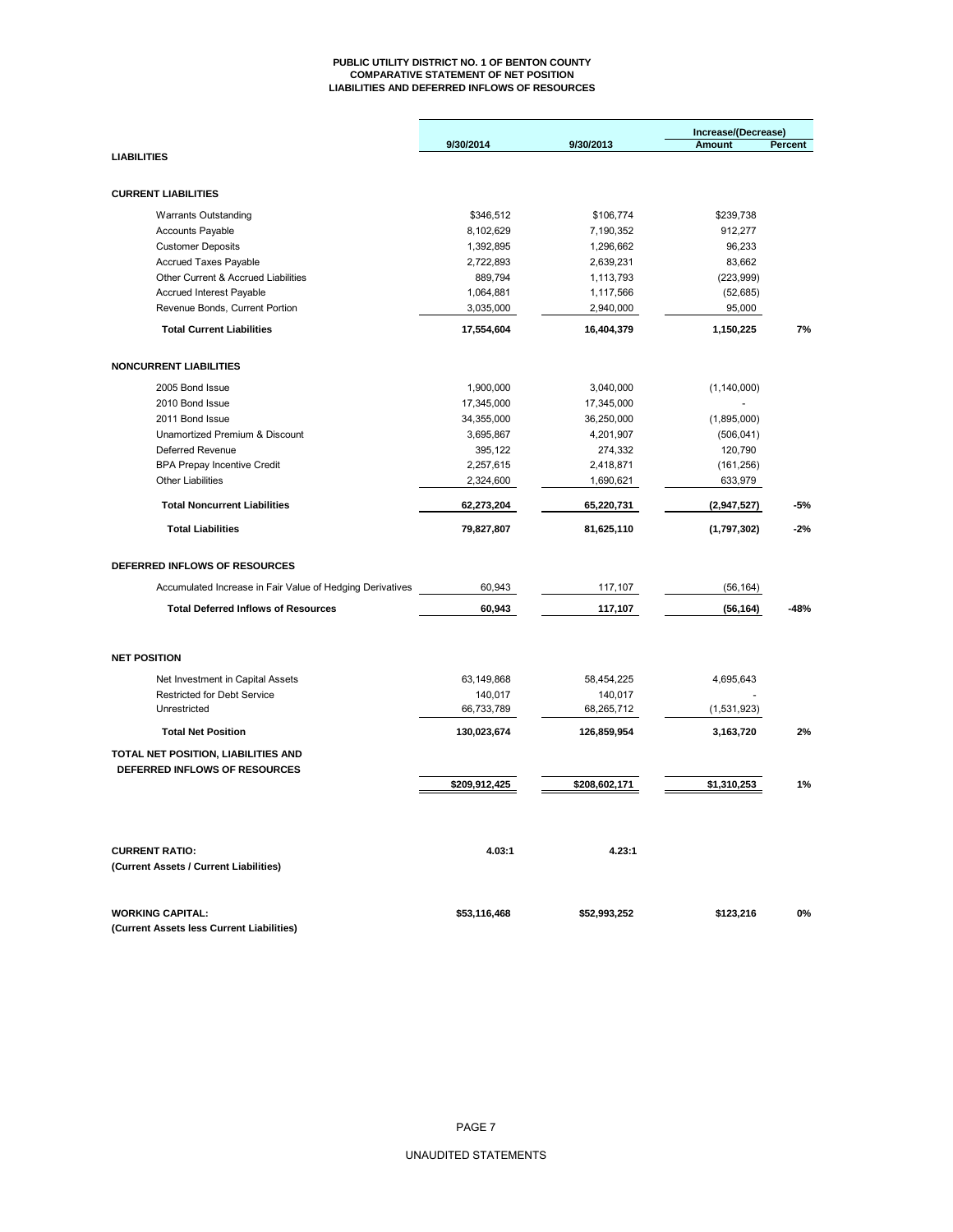#### **PUBLIC UTILITY DISTRICT NO. 1 OF BENTON COUNTY ENERGY STATISTICAL DATA CURRENT MONTH**

|                                                                              | 9/30/2014                 |                           |              | 9/30/2013                 |                |
|------------------------------------------------------------------------------|---------------------------|---------------------------|--------------|---------------------------|----------------|
|                                                                              |                           | <b>AMENDED</b>            | <b>PCT</b>   |                           | <b>PCT</b>     |
|                                                                              | <b>ACTUAL</b>             | <b>BUDGET</b>             | <b>VAR</b>   | <b>ACTUAL</b>             | <b>VAR</b>     |
| <b>ENERGY SALES RETAIL - REVENUE</b>                                         |                           |                           |              |                           |                |
| Residential<br><b>Small General Service</b>                                  | \$3,817,527<br>747,119    | \$4,011,204<br>757,922    | -5%<br>$-1%$ | \$4,082,475<br>763,119    | $-6%$<br>$-2%$ |
| Medium General Service                                                       | 1,048,866                 | 1,148,497                 | -9%          | 1,054,659                 | $-1%$          |
| Large General Service                                                        | 1,262,659                 | 1,237,901                 | 2%           | 1,211,067                 | 4%             |
| Large Industrial                                                             | 220,072                   | 254,112                   | $-13%$       | 171,453                   | 28%            |
| Small Irrigation                                                             | 168,385                   | 167,274                   | 1%           | 139,266                   | 21%            |
| Large Irrigation                                                             | 2,030,595                 | 2,026,331                 | 0%           | 1,555,883                 | 31%            |
| <b>Street Lights</b>                                                         | 17,147                    | 17,660                    | -3%          | 17,708                    | $-3%$          |
| <b>Security Lights</b>                                                       | 19,991                    | 21,663                    | -8%          | 20,617                    | $-3%$          |
| <b>Unmetered Accounts</b>                                                    | 14,090                    | 14,600                    | $-3%$        | 13,996                    | 1%             |
| <b>Billed Revenues Before Taxes</b>                                          | \$9,346,451               | \$9,657,163               | -3%          | \$9,030,241               | 4%             |
| <b>City Occupation Taxes</b>                                                 | 436,716                   | 459,001                   | -5%          | 453,703                   | -4%            |
| Bad Debt Expense (reduced from 0.25% to 0.2% of retail sales in August 2013) | (20,000)                  | (22, 130)                 | $-10%$       | (19,000)                  | 5%             |
| <b>Unbilled Revenue</b>                                                      | (1, 100, 000)             | (1,100,000)               | 0%           |                           | n/a            |
| <b>TOTAL SALES - REVENUE</b>                                                 | \$8,663,167               | \$8,994,034               | -4%          | \$9,464,944               | -8%            |
|                                                                              |                           |                           |              |                           |                |
| <b>ENERGY SALES RETAIL - kWh</b><br>Residential                              | 49,381,509                | 52,166,783                | -5%          | 53,272,213                | $-7%$          |
| <b>Small General Service</b>                                                 | 11,106,946                | 11,256,031                | $-1%$        | 11,379,590                | $-2%$          |
| <b>Medium General Service</b>                                                | 15,985,439                | 16,664,384                | $-4%$        | 16, 157, 388              | $-1%$          |
| Large General Service                                                        | 21,006,340                | 19,423,301                | 8%           | 20,230,220                | 4%             |
| Large Industrial                                                             | 5,080,145                 | 5,054,289                 | 1%           | 3,037,994                 | 67%            |
| Small Irrigation                                                             | 2,248,398                 | 2,229,196                 | 1%           | 1,826,383                 | 23%            |
| Large Irrigation                                                             | 38,117,908                | 38,229,938                | 0%           | 27,504,705                | 39%            |
| <b>Street Lights</b>                                                         | 225,514                   | 226,512                   | 0%           | 229,209                   | $-2%$          |
| <b>Security Lights</b>                                                       | 114,494                   | 105,242                   | 9%           | 104,561                   | 9%             |
| <b>Unmetered Accounts</b>                                                    | 249,106                   | 247,458                   | 1%           | 247,676                   | 1%             |
| <b>TOTAL kWh BILLED</b>                                                      | 143,515,799               | 145,603,134               | -1%          | 133,989,939               | 7%             |
|                                                                              |                           |                           |              |                           |                |
| <b>NET POWER COST</b>                                                        |                           |                           |              |                           |                |
| <b>BPA Power Costs</b>                                                       |                           |                           |              |                           |                |
| Slice                                                                        | \$2,563,915               | \$2,577,612               | $-1%$        | \$2,535,192               | 1%             |
| <b>Block</b><br>Subtotal                                                     | 1,835,333<br>4,399,248    | 1,835,318<br>4,412,929    | 0%<br>0%     | 1,315,541<br>3,850,733    | 40%<br>14%     |
| <b>Other Power Purchases</b>                                                 | 1,785,705                 | 965,075                   | 85%          | 934,533                   | 91%            |
| Frederickson                                                                 | 1,696,536                 | 2,347,034                 | $-28%$       | 1,462,777                 | 16%            |
| Transmission                                                                 | 739,122                   | 738,457                   | 0%           | 641,379                   | 15%            |
| Ancillary                                                                    | 301,046                   | 304,715                   | $-1%$        | 287,141                   | 5%             |
| <b>Conservation Program</b>                                                  | 196,841                   | (18,899) -1142%           |              | 45,032                    | 337%           |
| <b>Gross Power Costs</b>                                                     | 9,118,497                 | 8,749,311                 | 4%           | 7,221,595                 | 26%            |
| Less Sales for Resale-Energy                                                 | (2,214,282)               | (2,729,075)               | $-19%$       | (1,473,365)               | 50%            |
| Less Sales for Resale-Gas                                                    | (68, 736)                 |                           | n/a          | (37,668)                  | 82%            |
| Less Transmission of Power for Others                                        | (50, 235)                 | (41, 667)                 | 21%          | (65, 979)                 | $-24%$         |
| <b>NET POWER COSTS</b>                                                       | \$6,785,245               | \$5,978,569               | 13%          | \$5,644,584               | 20%            |
|                                                                              |                           |                           |              |                           |                |
| <b>NET POWER - kWh</b>                                                       |                           |                           |              |                           |                |
| <b>BPA Power Costs</b>                                                       |                           |                           |              |                           |                |
| Slice                                                                        | 59,685,000                | 60,826,438                | $-2%$        | 60,803,000                | $-2%$          |
| RIOCK<br>Subtotal                                                            | 64,740,000<br>124,425,000 | 64,739,784<br>125,566,222 | U%<br>$-1\%$ | 61,231,000<br>122,034,000 | 6%<br>2%       |
| <b>Other Power Purchases</b>                                                 | 37,732,782                | 6,531,855                 | 478%         | 23,186,822                | 63%            |
| Frederickson                                                                 | 31,120,000                | 36,000,000                | $-14%$       | 29,084,000                | 7%             |
| Gross Power kWh                                                              | 193,277,782               | 168,098,077               | 15%          | 174,304,822               | 11%            |
| Less Sales for Resale                                                        | (54, 191, 000)            | (34, 345, 879)            | 58%          | (47, 307, 000)            | 15%            |
| Less Transmission Losses/Imbalance                                           | (2,617,000)               | (1,982,348)               | 32%          | (2,576,000)               | 2%             |
| <b>NET POWER - kWh</b>                                                       | 136,469,782               | 131,769,850               | 4%           | 124,421,822               | 10%            |
|                                                                              |                           |                           |              |                           |                |
| <b>COST PER MWh: (dollars)</b>                                               |                           |                           |              |                           |                |
| Gross Power Cost (average)                                                   | \$47.18                   | \$52.05                   | -9%          | \$41.43                   | 14%            |
| Net Power Cost                                                               | \$49.72                   | \$45.37                   | 10%          | \$45.37                   | 10%            |
| <b>BPA Power Cost</b>                                                        | \$35.36                   | \$35.14                   | 1%           | \$31.55                   | 12%            |
| Sales for Resale                                                             | \$40.86                   | \$27.40                   | 49%          | \$31.14                   | 31%            |
|                                                                              |                           |                           |              |                           |                |
| <b>ACTIVE SERVICE AGREEMENTS:</b>                                            |                           |                           |              |                           |                |
| Residential<br><b>Small General Service</b>                                  | 41,852<br>4,754           |                           |              | 41,411<br>4,694           | $1\%$<br>1%    |
| <b>Medium General Service</b>                                                | 756                       |                           |              | 753                       | 0%             |
| Large General Service                                                        | 149                       |                           |              | 143                       | 4%             |
| Large Industrial                                                             | 3                         |                           |              | 3                         | 0%             |
| Small Irrigation                                                             | 562                       |                           |              | 570                       | $-1%$          |
| Large Irrigation                                                             | 229                       |                           |              | 220                       | 4%             |
| <b>Street Lights</b>                                                         | 9                         |                           |              | 9                         | 0%             |
| <b>Security Lights</b>                                                       | 1,487                     |                           |              | 1,493                     | 0%             |
| <b>Unmetered Accounts</b>                                                    | 361                       |                           |              | 355                       | 2%             |
| <b>TOTAL</b>                                                                 | 50,162                    |                           |              | 49,651                    | 1%             |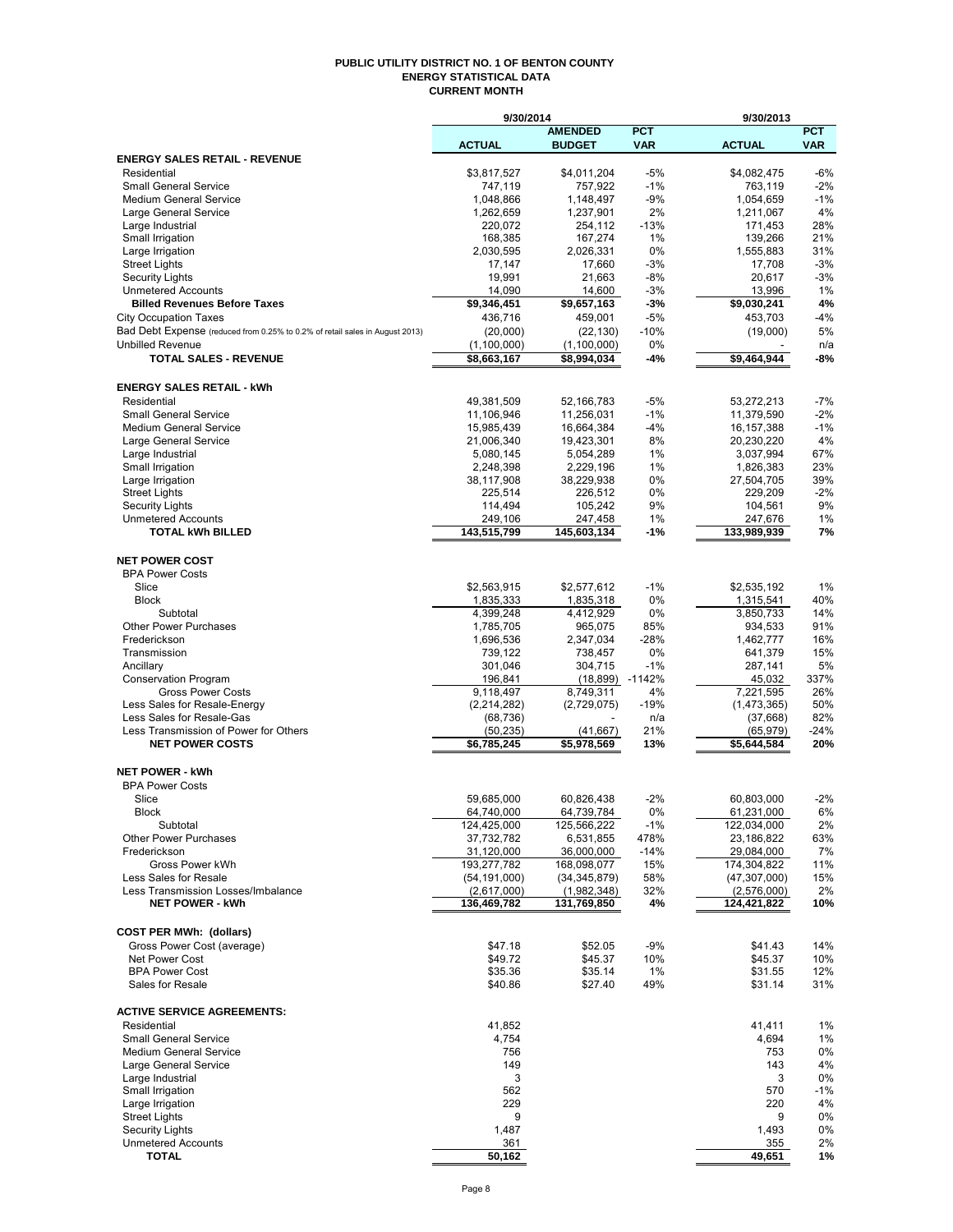#### **PUBLIC UTILITY DISTRICT NO. 1 OF BENTON COUNTY ENERGY STATISTICAL DATA YEAR TO DATE**

|                                                                              | 9/30/2014                    |                               |             | 9/30/2013                    |              |
|------------------------------------------------------------------------------|------------------------------|-------------------------------|-------------|------------------------------|--------------|
|                                                                              |                              | <b>AMENDED</b>                | <b>PCT</b>  |                              | <b>PCT</b>   |
|                                                                              | <b>ACTUAL</b>                | <b>BUDGET</b>                 | <b>VAR</b>  | <b>ACTUAL</b>                | <b>VAR</b>   |
| <b>ENERGY SALES RETAIL - REVENUE</b><br>Residential                          | \$40,198,293                 | \$39,865,149                  | 1%          | \$39,223,727                 | 2%           |
| <b>Small General Service</b>                                                 | 6,432,643                    | 6,387,787                     | 1%          | 6,309,742                    | 2%           |
| <b>Medium General Service</b>                                                | 8,740,916                    | 8,801,444                     | $-1%$       | 8,455,882                    | 3%           |
| Large General Service                                                        | 9,741,716                    | 9,571,669                     | 2%          | 9,510,583                    | 2%           |
| Large Industrial                                                             | 2,352,495                    | 2,428,051                     | $-3%$       | 2,324,980                    | 1%           |
| Small Irrigation<br>Large Irrigation                                         | 923,135<br>20,036,418        | 911,805<br>19,946,070         | 1%<br>$0\%$ | 841,952<br>17,457,705        | 10%<br>15%   |
| <b>Street Lights</b>                                                         | 157,199                      | 157,886                       | 0%          | 156,768                      | 0%           |
| <b>Security Lights</b>                                                       | 178,464                      | 183,324                       | -3%         | 182,776                      | $-2%$        |
| <b>Unmetered Accounts</b>                                                    | 126,147                      | 127,903                       | $-1%$       | 125,387                      | 1%           |
| <b>Billed Revenues Before Taxes</b>                                          | \$88,887,426                 | \$88,381,088                  | 1%          | \$84,589,503                 | 5%           |
| <b>City Occupation Taxes</b>                                                 | 4,091,473                    | 4,116,217                     | $-1%$       | 3,992,511                    | 2%           |
| Bad Debt Expense (reduced from 0.25% to 0.2% of retail sales in August 2013) | (191,000)                    | (194, 903)                    | $-2\%$      | (216,000)                    | $-12%$       |
| <b>Unbilled Revenue</b><br><b>TOTAL SALES - REVENUE</b>                      | (2,100,000)<br>\$90,687,900  | (2, 100, 000)<br>\$90,202,402 | 0%<br>1%    | (1,697,000)<br>\$86,669,014  | 24%<br>5%    |
|                                                                              |                              |                               |             |                              |              |
| <b>ENERGY SALES RETAIL - kWh</b>                                             |                              |                               |             |                              |              |
| Residential                                                                  | 530,714,261                  | 525,661,045                   | 1%          | 516,498,529                  | 3%           |
| <b>Small General Service</b>                                                 | 95,288,639                   | 94,472,311                    | 1%          | 93,409,085                   | 2%           |
| <b>Medium General Service</b>                                                | 136,059,379                  | 136,459,942                   | 0%          | 131,873,313                  | 3%           |
| Large General Service                                                        | 166,762,740                  | 162,075,257                   | 3%          | 162,750,590                  | 2%           |
| Large Industrial                                                             | 53,640,440                   | 54,868,139                    | $-2%$       | 52,099,304                   | 3%           |
| Small Irrigation                                                             | 16,063,765                   | 15,792,325                    | 2%          | 14,426,667                   | 11%<br>16%   |
| Large Irrigation                                                             | 424,222,988                  | 424,807,328                   | 0%          | 365,536,615                  |              |
| <b>Street Lights</b><br><b>Security Lights</b>                               | 2,044,107<br>953,328         | 2.057.022<br>936,588          | $-1%$<br>2% | 2.062.757<br>945,594         | $-1%$<br>1%  |
| <b>Unmetered Accounts</b>                                                    | 2,233,184                    | 2,231,231                     | 0%          | 2,220,516                    | 1%           |
| <b>TOTAL kWh BILLED</b>                                                      | 1,427,982,831                | 1,419,361,188                 | 1%          | 1,341,822,970                | 6%           |
|                                                                              |                              |                               |             |                              |              |
| <b>NET POWER COST</b>                                                        |                              |                               |             |                              |              |
| <b>BPA Power Costs</b>                                                       |                              |                               |             |                              |              |
| Slice<br><b>Block</b>                                                        | \$23,568,961<br>17,501,434   | \$23,914,091                  | $-1%$<br>1% | \$23,659,577                 | 0%<br>17%    |
| Subtotal                                                                     | 41,070,395                   | 17,255,137<br>41,169,228      | 0%          | 14,960,810<br>38,620,387     | 6%           |
| <b>Other Power Purchases</b>                                                 | 13,891,789                   | 9,480,764                     | 47%         | 11,151,903                   | 25%          |
| Frederickson                                                                 | 10,463,851                   | 12,401,884                    | $-16%$      | 8,913,008                    | 17%          |
| Transmission                                                                 | 6,679,111                    | 6,690,352                     | 0%          | 5,776,477                    | 16%          |
| Ancillary                                                                    | 3,130,259                    | 3,057,544                     | 2%          | 2,951,930                    | 6%           |
| <b>Conservation Program</b>                                                  | 376,951                      | 56,696                        | 565%        | 1,152,655                    | -67%         |
| <b>Gross Power Costs</b>                                                     | 75,612,356                   | 72,856,469                    | 4%          | 68,566,360                   | 10%          |
| Less Sales for Resale-Energy<br>Less Sales for Resale-Gas                    | (16, 255, 681)<br>(723, 870) | (15, 240, 402)                | 7%<br>n/a   | (13,792,245)<br>(37,668)     | 18%<br>1822% |
| Less Transmission of Power for Others                                        | (434, 574)                   | (429, 802)                    | 1%          | (550, 010)                   | $-21%$       |
| <b>NET POWER COSTS</b>                                                       | \$58,198,231                 | \$57,186,265                  | 2%          | \$54,186,437                 | 7%           |
|                                                                              |                              |                               |             |                              |              |
| <b>NET POWER - kWh</b>                                                       |                              |                               |             |                              |              |
| <b>BPA Power Costs</b>                                                       |                              |                               |             |                              |              |
| Slice<br><b>Block</b>                                                        | 854,189,000<br>705,836,000   | 859,851,890                   | $-1%$       | 809,683,000                  | 5%           |
| Subtotal                                                                     | 1,560,025,000                | 705,836,917<br>1,565,688,807  | 0%<br>0%    | 667,589,000<br>1,477,272,000 | 6%<br>6%     |
| <b>Other Power Purchases</b>                                                 | 333,980,103                  | 226,587,449                   | 47%         | 290,654,879                  | 15%          |
| Frederickson                                                                 | 119,006,000                  | 114,260,000                   | 4%          | 105,810,000                  | 12%          |
| Gross Power kWh                                                              | 2,013,011,103                | 1,906,536,256                 | 6%          | 1,873,736,879                | 7%           |
| Less Sales for Resale                                                        | (545, 532, 000)              | (471, 469, 348)               | 16%         | (477, 693, 000)              | 14%          |
| Less Transmission Losses/Imbalance                                           | (27,718,000)                 | (25, 438, 347)                | 9%          | (25,578,000)                 | 8%           |
| <b>NET POWER - kWh</b>                                                       | 1,439,761,103                | 1,409,628,561                 | 2%          | 1,370,465,879                | 5%           |
| <b>COST PER MWh: (dollars)</b>                                               |                              |                               |             |                              |              |
| Gross Power Cost (average)                                                   | \$37.56                      | \$38.21                       | $-2%$       | \$36.59                      | 3%           |
| Net Power Cost                                                               | \$40.42                      | \$40.57                       | 0%          | \$39.54                      | 2%           |
| <b>BPA Power Cost</b>                                                        | \$26.33                      | \$26.29                       | 0%          | \$26.14                      | 1%           |
| Sales for Resale                                                             | \$29.80                      | \$16.97                       | 76%         | \$28.87                      | 3%           |
|                                                                              |                              |                               |             |                              |              |
| <b>AVERAGE ACTIVE SERVICE AGREEMENTS:</b><br>Residential                     |                              |                               |             |                              |              |
| <b>Small General Service</b>                                                 | 41,685<br>4,731              |                               |             | 41,259<br>4,676              | 1%<br>1%     |
| <b>Medium General Service</b>                                                | 754                          |                               |             | 744                          | 1%           |
| Large General Service                                                        | 147                          |                               |             | 144                          | 3%           |
| Large Industrial                                                             | 3                            |                               |             | 3                            | 0%           |
| Small Irrigation                                                             | 563                          |                               |             | 563                          | 0%           |
| Large Irrigation                                                             | 223                          |                               |             | 205                          | 9%           |
| <b>Street Lights</b>                                                         | 9                            |                               |             | 9                            | 0%           |
| <b>Security Lights</b>                                                       | 1,494                        |                               |             | 1,484                        | 1%           |
| <b>Unmetered Accounts</b><br><b>TOTAL</b>                                    | 358<br>49,967                |                               |             | 354<br>49,441                | 1%<br>1%     |
|                                                                              |                              |                               |             |                              |              |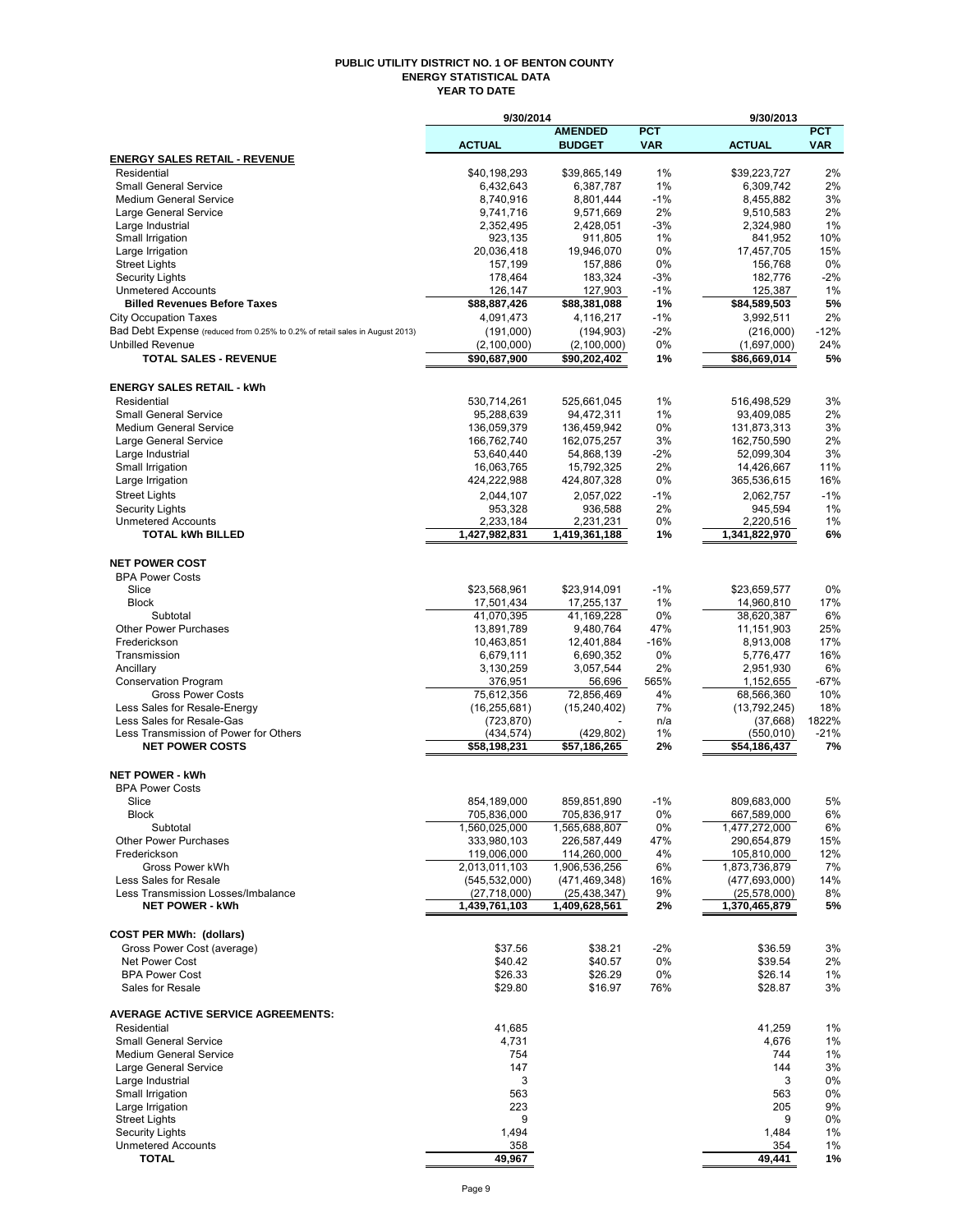#### **PUBLIC UTILITY DISTRICT NO. 1 OF BENTON COUNTY KWH SALES MONTHLY ACTIVITY**

|                               | January                  | February                 | March                    | April                    | May                      | June                     | July                     | August                   | September                | October                | November               | December               | Total                      |
|-------------------------------|--------------------------|--------------------------|--------------------------|--------------------------|--------------------------|--------------------------|--------------------------|--------------------------|--------------------------|------------------------|------------------------|------------------------|----------------------------|
| Residential                   |                          |                          |                          |                          |                          |                          |                          |                          |                          |                        |                        |                        |                            |
| 2010                          | 90,401,297               | 62,193,032               | 53,340,924               | 52,167,129               | 41,358,640               | 36,991,324               | 46,276,194               | 56,798,929               | 45,223,487               | 39,318,660             | 47, 167, 407           | 83,538,257             | 654,775,280                |
| 2011                          | 87,928,561               | 74,994,510               | 66,362,298               | 56,496,440               | 44,658,070               | 38,780,815               | 45,214,732               | 49,562,439               | 53,301,689               | 40,235,412             | 51,381,140             | 79,037,233             | 687,953,339                |
| 2012                          | 88,212,383               | 80,652,978               | 57,019,446               | 49,435,721               | 40,022,618               | 41,521,205               | 46,830,893               | 57,987,360               | 50,232,442               | 36,528,055             | 52,822,005             | 66,753,204             | 668,018,310                |
| 2013                          | 85,933,904               | 77,488,047               | 56,513,417               | 48,071,841               | 41,520,865               | 42,301,535               | 51,932,912               | 59,463,795               | 53,272,213               | 41,006,176             | 52,879,427             | 87,502,483             | 697,886,615                |
| 2014                          | 90,995,045               | 86,856,866               | 61,276,449               | 46,126,349               | 38,751,097               | 43,347,010               | 51,878,664               | 62,101,272               | 49,381,509               |                        |                        |                        | 530,714,261                |
| <b>Small General Service</b>  |                          |                          |                          |                          |                          |                          |                          |                          |                          |                        |                        |                        |                            |
| 2010                          | 11,298,796               | 9,359,091                | 8,325,664                | 8,910,446                | 8,119,117                | 9,131,977                | 9,264,244                | 11,772,305               | 9,928,289                | 8,493,299              | 7,952,158              | 10,927,613             | 113,482,999                |
| 2011                          | 11,059,833               | 10,192,630               | 9,181,231                | 9,382,413                | 9,157,991                | 9,277,162                | 10,078,685               | 10,533,804               | 10,921,485               | 9,047,075              | 8,522,751              | 10,983,138             | 118,338,198                |
| 2012                          | 11,620,253               | 11,081,244               | 8,731,569                | 8,613,151                | 9,186,607                | 9,378,977                | 10,247,220               | 11,671,124               | 11,202,911               | 8,464,869              | 9,293,606              | 9,929,524              | 119,421,055                |
| 2013                          | 11,394,724               | 10,700,711               | 8,862,866                | 8,958,701                | 9,285,161                | 9,833,210                | 10,896,923               | 12,097,199               | 11,379,590               | 8,965,721              | 9,306,967              | 11,245,947             | 122,927,720                |
| 2014                          | 12,002,884               | 11,773,687               | 9,247,968                | 8,838,271                | 8,960,528                | 10,069,805               | 10,898,332               | 12,390,218               | 11,106,946               |                        |                        |                        | 95,288,639                 |
| <b>Medium General Service</b> |                          |                          |                          |                          |                          |                          |                          |                          |                          |                        |                        |                        |                            |
| 2010                          | 14,902,921               | 13,314,190               | 12,537,015               | 13,120,661               | 12,944,989               | 14,180,341               | 14,246,821               | 16,794,209               | 14,755,524               | 14,240,649             | 13,708,861             | 16,121,462             | 170,867,643                |
| 2011                          | 15,884,076               | 14,063,566               | 13,241,633               | 14,443,388               | 14, 171, 832             | 13,508,596               | 14,835,014               | 15,898,300               | 16,378,392               | 13,612,489             | 12,898,272             | 16,527,877             | 175,463,435                |
| 2012                          | 15,995,754               | 14,843,947               | 12,863,785               | 13,464,357               | 13,553,914               | 14,103,136               | 14,973,817               | 16,437,847               | 16,513,370               | 14,079,820             | 14,709,116             | 14,459,816             | 175,998,679                |
| 2013                          | 15,375,716               | 14,629,522               | 12,714,807               | 13,158,263               | 13,461,961               | 14,198,240               | 15,233,651               | 16,943,765               | 16, 157, 388             | 14,583,038             | 14,990,108             | 15,803,535             | 177,249,994                |
| 2014                          | 16,255,765               | 16,174,267               | 13,320,761               | 13,438,288               | 13,403,247               | 14,808,800               | 15,526,971               | 17,145,841               | 15,985,439               |                        |                        |                        | 136,059,379                |
| <b>Large General Service</b>  |                          |                          |                          |                          |                          |                          |                          |                          |                          |                        |                        |                        |                            |
| 2010                          | 19,010,500               | 17,541,520               | 16,854,980               | 18,160,760               | 16,381,580               | 17,513,200               | 17,387,620               | 20,804,880               | 19,173,218               | 20,426,577             | 16,918,637             | 18,512,888             | 218,686,360                |
| 2011                          | 16,667,038               | 16,211,666               | 15,328,400               | 17,016,972               | 16,378,040               | 16,603,740               | 17,087,020               | 17,842,100               | 20,127,280               | 18,812,860             | 16,068,160             | 21,525,480             | 209,668,756                |
| 2012                          | 17,752,480               | 17,246,280               | 15,614,938               | 17,276,652               | 17,948,285               | 17,269,044               | 17,262,035               | 20,169,040               | 19,875,000               | 19,266,300             | 20,172,401             | 17,524,790             | 217, 377, 245              |
| 2013<br>2014                  | 18,363,206<br>18,043,140 | 16,370,904<br>18,004,500 | 16,064,720<br>16,529,440 | 17,280,008<br>16,641,080 | 17,300,043<br>17,175,060 | 17,480,703<br>18,408,820 | 18,704,243<br>19,689,940 | 20,956,543<br>21,264,420 | 20,230,220<br>21,006,340 | 19,362,880             | 19,518,760             | 17,683,240             | 219,315,470<br>166,762,740 |
|                               |                          |                          |                          |                          |                          |                          |                          |                          |                          |                        |                        |                        |                            |
| Large Industrial              |                          | 2,227,330                | 5,627,800                |                          |                          | 4,859,035                | 5,872,735                |                          |                          |                        |                        |                        | 55,364,660                 |
| 2010<br>2011                  | 6,226,555<br>6,299,710   | 4,802,485                | 6,254,835                | 5,390,705<br>4,856,705   | 4,714,640<br>6,011,530   | 5,928,790                | 6,292,475                | 6,107,230<br>6,387,425   | 3,465,780<br>5,827,005   | 1,323,980<br>3,302,090 | 3,398,080<br>2,967,790 | 6,150,790<br>6,479,970 | 65,410,810                 |
| 2012                          | 6,484,220                | 5,701,260                | 6,243,370                | 6,036,840                | 5,596,185                | 5,463,635                | 5,815,140                | 6,333,690                | 4,362,805                | 6,313,930              | 6,307,555              | 5,916,535              | 70,575,165                 |
| 2013                          | 6,303,530                | 5,690,550                | 5,970,720                | 6,363,470                | 6,331,645                | 6,273,940                | 6,074,935                | 6,052,520                | 3,037,994                | 6,374,590              | 4,922,960              | 6,405,925              | 69,802,779                 |
| 2014                          | 6,203,055                | 5,695,020                | 6,141,110                | 5,917,690                | 6,227,320                | 6,005,800                | 6,111,425                | 6,258,875                | 5,080,145                |                        |                        |                        | 53,640,440                 |
| <b>Small Irrigation</b>       |                          |                          |                          |                          |                          |                          |                          |                          |                          |                        |                        |                        |                            |
| 2010                          | 3,396                    | 2,521                    | 483,824                  | 1,399,009                | 1,838,477                | 1,849,940                | 2,883,755                | 2,863,673                | 2,013,784                | 1,060,170              | 19,954                 | 27,645                 | 14,446,148                 |
| 2011                          | 3,723                    | 2,907                    | 337,065                  | 903,922                  | 1,753,860                | 2,125,131                | 2,842,380                | 3,157,391                | 2,260,605                | 1,098,718              | 113,937                | 6,895                  | 14,606,534                 |
| 2012                          | 98                       | 8                        | 300,470                  | 947,657                  | 2,146,900                | 2,179,098                | 3,052,837                | 3,270,042                | 2,207,181                | 1,058,286              | 2,284                  | $\overline{7}$         | 15,164,868                 |
| 2013                          | 101                      |                          | 480,748                  | 1,347,003                | 2,288,143                | 2,390,103                | 3,152,789                | 2,941,397                | 1,826,383                | 742,890                | 41,696                 | 30                     | 15,211,283                 |
| 2014                          |                          |                          | 566,022                  | 1,370,794                | 2,487,573                | 2,926,545                | 3,475,842                | 2,988,591                | 2,248,398                |                        |                        |                        | 16,063,765                 |
| <b>Large Irrigation</b>       |                          |                          |                          |                          |                          |                          |                          |                          |                          |                        |                        |                        |                            |
| 2010                          | 251,961                  | 245,201                  | 14,015,664               | 30,160,039               | 44,624,155               | 62,095,079               | 92,003,942               | 70,557,508               | 25,081,761               | 13,694,765             | 3,529,354              | 615,864                | 356,875,293                |
| 2011                          | 58,069                   | 431,210                  | 4,512,419                | 21,126,273               | 36,909,547               | 72,058,616               | 86,862,127               | 84,616,557               | 40,855,201               | 14,327,819             | 5,400,066              | 234,854                | 367,392,758                |
| 2012                          | 527,285                  | 661,067                  | 6,815,749                | 22,601,004               | 63,674,660               | 58,919,819               | 83,415,022               | 75,956,400               | 37, 124, 484             | 18,674,352             | 1,931,662              | 271,944                | 370,573,448                |
| 2013                          | 259,061                  | 415,476                  | 10,346,643               | 24,726,514               | 62,939,428               | 75,510,554               | 97,242,342               | 66,591,892               | 27,504,705               | 18,933,975             | 5,069,220              | (2, 131, 722)          | 387,408,088                |
| 2014                          | 247,328                  | 266,769                  | 11,959,400               | 40,053,677               | 68,929,139               | 94,789,557               | 102,773,871              | 67,085,339               | 38,117,908               |                        |                        |                        | 424,222,988                |
| <b>Street Lights</b>          |                          |                          |                          |                          |                          |                          |                          |                          |                          |                        |                        |                        |                            |
| 2010                          | 359,359                  | 359,449                  | 360,313                  | 361,789                  | 361,879                  | 362,059                  | 362,059                  | 362,131                  | 362,059                  | 362,419                | 362,383                | 363,535                | 4,339,434                  |
| 2011                          | 447,437                  | 447,617                  | 447,617                  | 447,905                  | 447,905                  | 471,089                  | 471,071                  | 469,991                  | 469,991                  | 470,063                | 470,675                | 470,680                | 5,532,041                  |
| 2012                          | 432,872                  | 432,872                  | 398,337                  | 356,249                  | 346,935                  | 339,628                  | 339,628                  | 327,569                  | 309,982                  | 300,873                | 285,170                | 266,257                | 4,136,372                  |
| 2013<br>2014                  | 229,267<br>229,425       | 229,267<br>229,425       | 229,161                  | 229,161                  | 229,161                  | 229,161<br>224,939       | 229,161                  | 229,209<br>225,640       | 229,209                  | 229,245                | 229,395                | 229,425                | 2,750,822                  |
|                               |                          |                          | 229,515                  | 229,515                  | 225,070                  |                          | 225,064                  |                          | 225,514                  |                        |                        |                        | 2,044,107                  |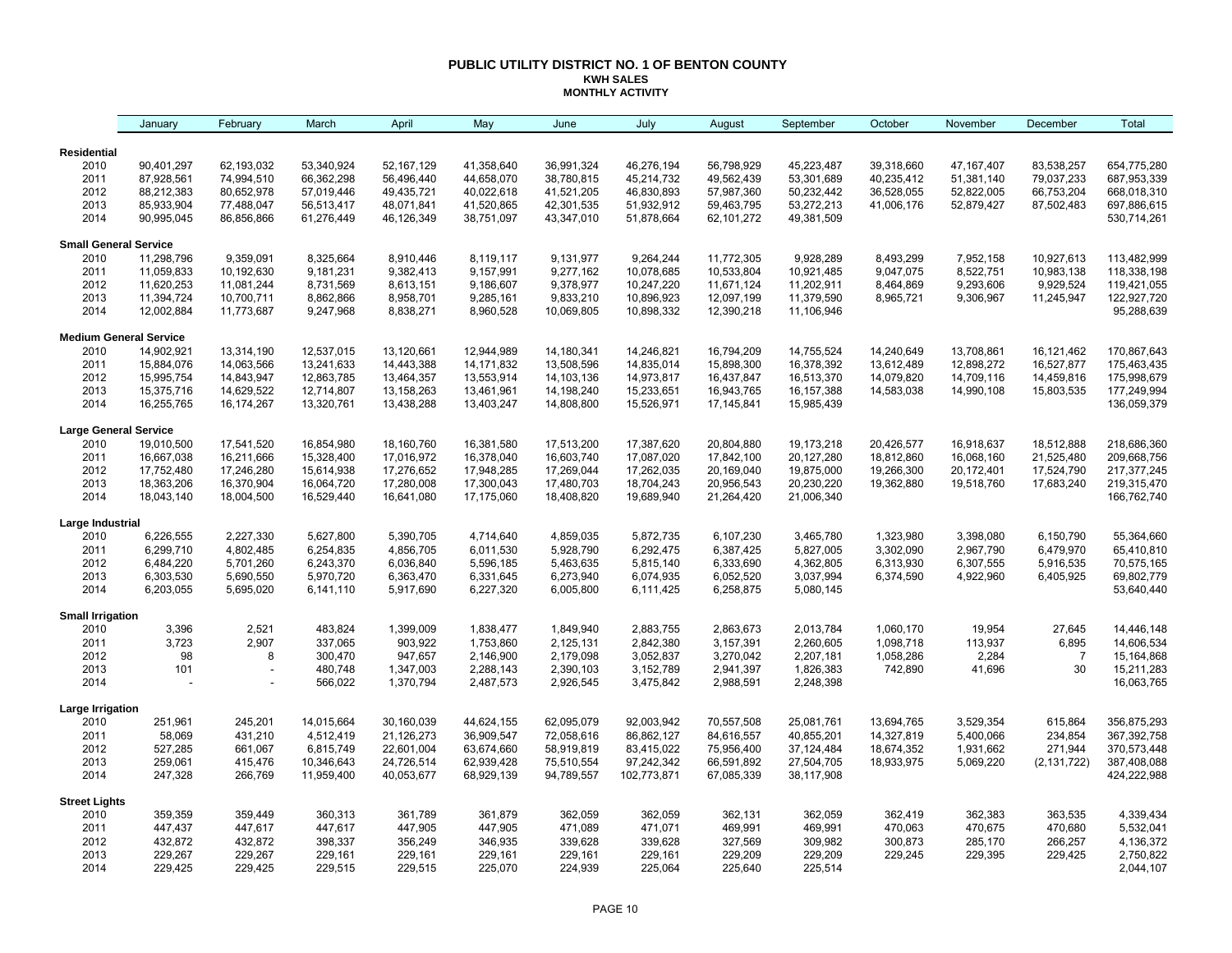#### **PUBLIC UTILITY DISTRICT NO. 1 OF BENTON COUNTY KWH SALES MONTHLY ACTIVITY**

|                        | January     | February    | March       | April       | May         | June        | July        | August      | September     | October     | November    | December    | Total         |
|------------------------|-------------|-------------|-------------|-------------|-------------|-------------|-------------|-------------|---------------|-------------|-------------|-------------|---------------|
| <b>Security Lights</b> |             |             |             |             |             |             |             |             |               |             |             |             |               |
| 2010                   | 87,282      | 87,282      | 87,219      | 89,442      | 89,370      | 89,334      | 89,406      | 89,082      | 89,298        | 90,144      | 90,252      | 90,369      | 1,068,480     |
| 2011                   | 90,387      | 90,567      | 90,675      | 90,675      | 90,747      | 91,323      | 90,855      | 90,207      | 90,315        | 90,315      | 90,315      | 90,459      | 1,086,840     |
| 2012                   | 90,387      | 90,459      | 90,387      | 90,423      | 90,135      | 90,099      | 90,135      | 90,135      | 90,135        | 90,873      | 90,765      | 89,811      | 1,083,744     |
| 2013                   | 104,964     | 104,964     | 105,351     | 105,258     | 105,222     | 105,163     | 105,163     | 104,948     | 104,561       | 104,346     | 103,807     | 103,678     | 1,257,425     |
| 2014                   | 103,678     | 103,678     | 103,420     | 103,377     | 103,334     | 103,248     | 103,476     | 114,623     | 114,494       |             |             |             | 953,328       |
| <b>Unmetered</b>       |             |             |             |             |             |             |             |             |               |             |             |             |               |
| 2010                   | 240,695     | 240,695     | 240,695     | 240,695     | 240,821     | 241,945     | 241,945     | 241,945     | 238,908       | 241,024     | 243,193     | 243,193     | 2,895,754     |
| 2011                   | 243,193     | 243,193     | 243,193     | 243,193     | 242,209     | 242,209     | 242,324     | 242,154     | 242,154       | 242,154     | 241,579     | 241,464     | 2,909,019     |
| 2012                   | 241.464     | 241,464     | 244,466     | 244,466     | 244,466     | 244,472     | 244,472     | 244,472     | 244,472       | 244,472     | 244,472     | 244,472     | 2,927,630     |
| 2013                   | 243,914     | 245,210     | 246,506     | 246,506     | 247,676     | 247,676     | 247,676     | 247,676     | 247,676       | 247,676     | 247,676     | 247,686     | 2,963,554     |
| 2014                   | 247,686     | 247,516     | 247,516     | 247,516     | 248,246     | 248,246     | 248,246     | 249,106     | 249,106       |             |             |             | 2,233,184     |
| Total                  |             |             |             |             |             |             |             |             |               |             |             |             |               |
| 2010                   | 142,782,762 | 105,570,311 | 111,874,098 | 130,000,675 | 130,673,668 | 147,314,234 | 188,628,721 | 186,391,892 | 120,332,108   | 99,251,687  | 93,390,279  | 136,591,616 | ,592,802,051  |
| 2011                   | 138,682,027 | 121,480,351 | 115,999,366 | 125,007,886 | 129,821,731 | 159,087,471 | 184,016,683 | 188,800,368 | 150,474,117   | 101,238,995 | 98,154,685  | 135,598,050 | 648,361,730   |
| 2012                   | 141,357,196 | 130,951,579 | 108,322,517 | 119,066,520 | 152,810,705 | 149,509,113 | 182,271,199 | 192,487,679 | 142, 162, 782 | 105,021,830 | 105,859,036 | 115,456,360 | 645,276,516   |
| 2013                   | 138,208,387 | 125,874,651 | 111,534,939 | 120,486,725 | 153,709,305 | 168,570,285 | 203,819,795 | 185,628,944 | 133,989,939   | 110,550,537 | 107,310,016 | 137,090,227 | .696,773,750  |
| 2014                   | 144,328,006 | 139,351,728 | 119,621,601 | 132,966,557 | 156,510,614 | 190,932,770 | 210,931,831 | 189,823,925 | 143,515,799   |             |             |             | 1,427,982,831 |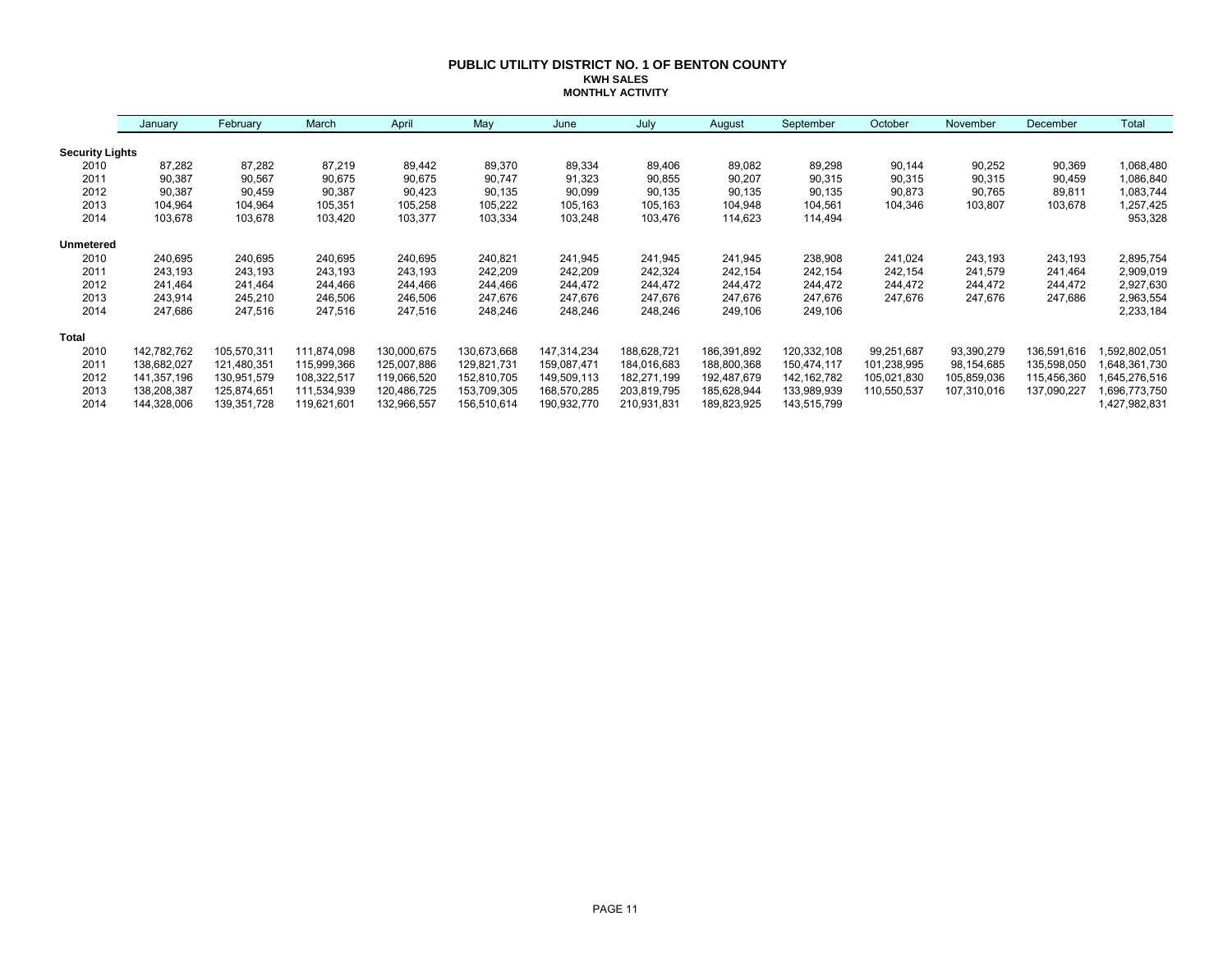## **PUBLIC UTILITY DISTRICT NO. 1 OF BENTON COUNTY CAPITAL ADDITIONS AND RETIREMENTS CURRENT MONTH**

|                                                      | <b>BALANCE</b>           |                          |                          | <b>BALANCE</b>           |
|------------------------------------------------------|--------------------------|--------------------------|--------------------------|--------------------------|
|                                                      | 8/31/2014                | <b>ADDITIONS</b>         | <b>RETIREMENTS</b>       | 9/30/2014                |
| <b>INTANGIBLE PLANT:</b>                             |                          |                          |                          |                          |
| Organizations                                        | \$28,379                 | \$0                      | \$0                      | \$28,379                 |
| Franchises & Consents                                | 10,022                   |                          |                          | 10,022                   |
| Miscellaneous & Intangible Plant                     | 29,078                   | $\overline{\phantom{a}}$ | $\overline{\phantom{a}}$ | 29,078                   |
| <b>TOTAL</b>                                         | 67,480                   | $\blacksquare$           |                          | 67,480                   |
|                                                      |                          |                          |                          |                          |
| <b>GENERATION PLANT:</b><br>Land & Land Rights       |                          |                          |                          |                          |
| Structures & Improvements                            | 1,141,911                |                          |                          | 1,141,911                |
| <b>Fuel Holders &amp; Accessories</b>                |                          |                          |                          |                          |
| <b>Other Electric Generation</b>                     | 261,940                  |                          |                          | 261,940                  |
| <b>Accessory Electric Equipment</b>                  |                          |                          |                          |                          |
| Miscellaneous Power Plant Equipment                  |                          |                          |                          |                          |
| <b>TOTAL</b>                                         | 1,403,851                | $\blacksquare$           |                          | 1,403,851                |
| <b>TRANSMISSION PLANT:</b>                           |                          |                          |                          |                          |
| Land & Land Rights                                   | 156,400                  |                          |                          | 156,400                  |
| Clearing Land & Right Of Ways                        | 25,544                   |                          |                          | 25,544                   |
| <b>Transmission Station Equipment</b>                | 832,047                  |                          |                          | 832,047                  |
| <b>Towers &amp; Fixtures</b>                         |                          |                          |                          |                          |
| Poles & Fixtures                                     | 3,974,101                |                          |                          | 3,974,101                |
| <b>Overhead Conductor &amp; Devices</b>              | 2,998,696                |                          |                          | 2,998,696                |
| <b>TOTAL</b>                                         | 7,986,788                |                          |                          | 7,986,788                |
|                                                      |                          |                          |                          |                          |
| <b>DISTRIBUTION PLANT:</b>                           |                          |                          |                          |                          |
| Land & Land Rights                                   | 1,602,710                | 1,223                    |                          | 1,603,932                |
| Structures & Improvements                            | 290,439                  |                          |                          | 290,439                  |
| <b>Station Equipment</b><br>Poles, Towers & Fixtures | 36,223,843               | 6                        |                          | 36,223,849               |
| Overhead Conductor & Devices                         | 18,581,164<br>11,627,943 | 42,205<br>25,383         | (12, 124)<br>(2, 193)    | 18,611,245<br>11,651,132 |
| <b>Underground Conduit</b>                           | 31,119,074               | 186,493                  |                          | 31,305,567               |
| Underground Conductor & Devices                      | 40,787,793               | 227,748                  | (2,808)                  | 41,012,733               |
| <b>Line Transformers</b>                             | 27,569,251               | 45,950                   |                          | 27,615,201               |
| Services-Overhead                                    | 2,869,506                | 2,434                    | (438)                    | 2,871,502                |
| Services-Underground                                 | 17,916,475               | 62,099                   | (2,784)                  | 17,975,790               |
| <b>Meters</b>                                        | 10,193,020               | 6,552                    |                          | 10,199,572               |
| Security Lighting                                    | 874,218                  | 903                      | (1,488)                  | 873,633                  |
| <b>Street Lighting</b>                               | 761,664                  | (261)                    |                          | 761,403                  |
| <b>SCADA System</b>                                  | 1,947,123                |                          |                          | 1,947,123                |
| <b>TOTAL</b>                                         | 202,364,225              | 600,733                  | (21, 835)                | 202,943,123              |
|                                                      |                          |                          |                          |                          |
| <b>GENERAL PLANT:</b><br>Land & Land Rights          | 1,130,759                |                          |                          | 1,130,759                |
| Structures & Improvements                            | 18,201,228               |                          |                          | 18,201,228               |
| Information Systems & Technology                     | 14,997,927               | 225,800                  | (67, 406)                | 15,156,321               |
| <b>Transportation Equipment</b>                      | 6,864,488                | 140,174                  |                          | 7,004,663                |
| <b>Stores Equipment</b>                              | 54,108                   |                          |                          | 54,108                   |
| Tools, Shop & Garage Equipment                       | 462,061                  |                          |                          | 462,061                  |
| Laboratory Equipment                                 | 519,429                  | 22,948                   | (5,730)                  | 536,647                  |
| <b>Communication Equipment</b>                       | 2,400,115                |                          |                          | 2,400,115                |
| <b>Broadband Equipment</b>                           | 17,336,193               | 50,285                   |                          | 17,386,479               |
| Miscellaneous Equipment                              | 1,120,461                |                          |                          | 1,120,461                |
| <b>Other Capitalized Costs</b>                       | 9,656,366                | 8,782                    |                          | 9,665,148                |
| <b>TOTAL</b>                                         | 72,743,136               | 447,990                  | (73, 136)                | 73,117,989               |
| TOTAL ELECTRIC PLANT ACCOUNTS                        | 284,565,479              | 1,048,723                | (94, 971)                | 285,519,231              |
| <b>PLANT HELD FOR FUTURE USE</b>                     | 388,589                  |                          |                          | 388,589                  |
| <b>CONSTRUCTION WORK IN PROGRESS</b>                 | 4,122,160                | (32, 219)                |                          | 4,089,942                |
| <b>TOTAL CAPITAL</b>                                 | \$289,076,229            | \$1,016,504              | (\$94,971)               | \$289,997,761            |
|                                                      |                          |                          |                          |                          |

**\$1,179,547 Amended Budget**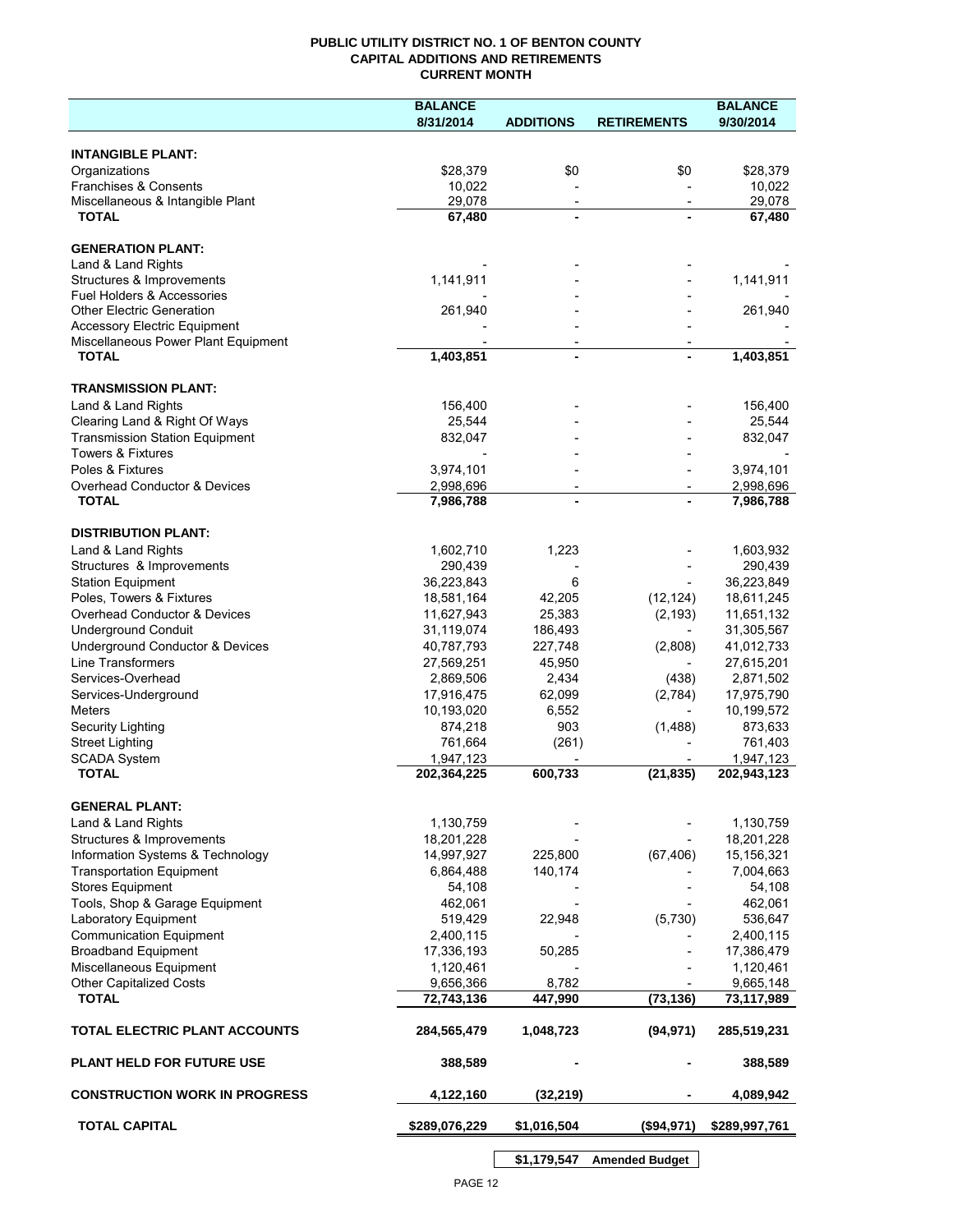## **PUBLIC UTILITY DISTRICT NO. 1 OF BENTON COUNTY CAPITAL ADDITIONS AND RETIREMENTS YEAR TO DATE**

|                                       | <b>BALANCE</b> |                          |                          | <b>BALANCE</b> |
|---------------------------------------|----------------|--------------------------|--------------------------|----------------|
|                                       | 12/31/2013     | <b>ADDITIONS</b>         | <b>RETIREMENTS</b>       | 9/30/2014      |
|                                       |                |                          |                          |                |
| <b>INTANGIBLE PLANT:</b>              |                |                          |                          |                |
| Organizations                         | \$28,379       | \$0                      | \$0                      | \$28,379       |
| Franchises & Consents                 | 10,022         |                          |                          | 10,022         |
| Miscellaneous & Intangible Plant      | 29,078         | $\overline{\phantom{a}}$ | $\overline{\phantom{a}}$ | 29,078         |
| <b>TOTAL</b>                          | 67,480         |                          |                          | 67,480         |
| <b>GENERATION PLANT:</b>              |                |                          |                          |                |
| Land & Land Rights                    |                |                          |                          |                |
| Structures & Improvements             | 1,141,911      |                          |                          | 1,141,911      |
| <b>Fuel Holders &amp; Accessories</b> |                |                          |                          |                |
| <b>Other Electric Generation</b>      | 261,940        |                          |                          | 261,940        |
| <b>Accessory Electric Equipment</b>   |                |                          |                          |                |
| Miscellaneous Power Plant Equipment   |                |                          |                          |                |
| <b>TOTAL</b>                          | 1,403,851      |                          |                          | 1,403,851      |
|                                       |                |                          |                          |                |
| <b>TRANSMISSION PLANT:</b>            |                |                          |                          |                |
| Land & Land Rights                    | 156,400        |                          |                          | 156,400        |
| Clearing Land & Right Of Ways         | 25,544         |                          |                          | 25,544         |
| <b>Transmission Station Equipment</b> | 832,047        |                          |                          | 832,047        |
| <b>Towers &amp; Fixtures</b>          |                |                          |                          |                |
| Poles & Fixtures                      | 3,974,101      |                          |                          | 3,974,101      |
| Overhead Conductor & Devices          | 2,998,696      |                          |                          | 2,998,696      |
| <b>TOTAL</b>                          | 7,986,788      |                          |                          | 7,986,788      |
| <b>DISTRIBUTION PLANT:</b>            |                |                          |                          |                |
| Land & Land Rights                    | 1,584,574      | 19,358                   |                          | 1,603,932      |
| Structures & Improvements             | 290,439        |                          |                          | 290,439        |
| <b>Station Equipment</b>              | 34,955,311     | 1,268,539                |                          | 36,223,849     |
| Poles, Towers & Fixtures              | 18,384,633     | 326,084                  | (99, 471)                | 18,611,245     |
| Overhead Conductor & Devices          | 11,467,439     | 272,118                  | (88, 425)                | 11,651,132     |
| <b>Underground Conduit</b>            | 30,654,243     | 682,701                  | (31, 377)                | 31,305,567     |
| Underground Conductor & Devices       | 39,542,205     | 1,945,455                | (474, 927)               | 41,012,733     |
| Line Transformers                     | 27,002,813     | 711,406                  | (99,018)                 | 27,615,201     |
| Services-Overhead                     | 2,837,672      | 41,696                   | (7,866)                  | 2,871,502      |
| Services-Underground                  | 17,537,463     | 467,517                  | (29, 190)                | 17,975,790     |
| <b>Meters</b>                         | 10,065,338     | 134,235                  |                          | 10,199,572     |
| <b>Security Lighting</b>              | 877,500        | 5,361                    | (9,229)                  | 873,633        |
| <b>Street Lighting</b>                | 792,750        |                          | (31, 347)                | 761,403        |
| <b>SCADA System</b>                   | 1,906,860      | 40,264                   |                          | 1,947,123      |
| <b>TOTAL</b>                          | 197,899,240    | 5,914,733                | (870, 850)               | 202,943,123    |
|                                       |                |                          |                          |                |
| <b>GENERAL PLANT:</b>                 |                |                          |                          |                |
| Land & Land Rights                    | 1,130,759      |                          |                          | 1,130,759      |
| Structures & Improvements             | 18,194,199     | 7,029                    |                          | 18,201,228     |
| Information Systems & Technology      | 15,348,585     | 445,066                  | (637, 330)               | 15,156,321     |
| <b>Transportation Equipment</b>       | 6,977,704      | 140,174                  | (113, 216)               | 7,004,663      |
| <b>Stores Equipment</b>               | 54,108         |                          |                          | 54,108         |
| Tools, Shop & Garage Equipment        | 443,369        | 18,692                   |                          | 462,061        |
| Laboratory Equipment                  | 519,429        | 22,948                   | (5,730)                  | 536,647        |
| <b>Communication Equipment</b>        | 2,400,115      |                          |                          | 2,400,115      |
| <b>Broadband Equipment</b>            | 14,730,649     | 2,682,952                | (27, 122)                | 17,386,479     |
| Miscellaneous Equipment               | 1,120,461      |                          |                          | 1,120,461      |
| <b>Other Capitalized Costs</b>        | 9,519,368      | 145,780                  |                          | 9,665,148      |
| <b>TOTAL</b>                          | 70,438,747     | 3,462,641                | (783, 398)               | 73,117,989     |
| TOTAL ELECTRIC PLANT ACCOUNTS         | 277,796,105    | 9,377,374                | (1,654,248)              | 285,519,231    |
| <b>PLANT HELD FOR FUTURE USE</b>      | 388,589        |                          |                          | 388,589        |
| <b>CONSTRUCTION WORK IN PROGRESS</b>  | 2,958,673      | 1,131,268                |                          | 4,089,942      |
| <b>TOTAL CAPITAL</b>                  | \$281,143,367  | \$10,508,642             | (\$1,654,248)            | \$289,997,761  |
|                                       |                |                          |                          |                |

PAGE 13

**\$12,537,320 Amended Budget**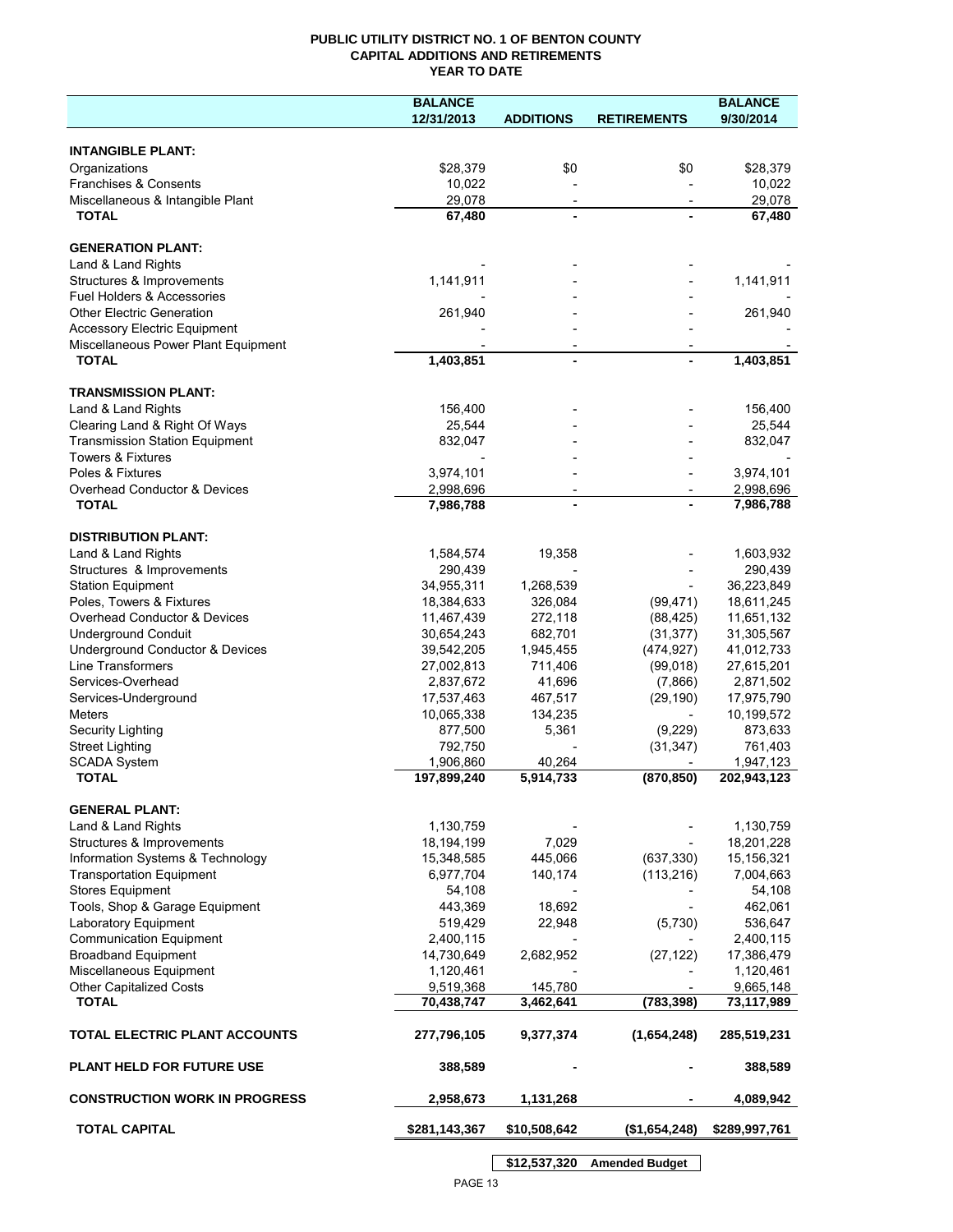## **PUBLIC UTILITY DISTRICT NO. 1 OF BENTON COUNTY STATEMENT OF CASH FLOWS**

|                                                                                                          | <b>YTD</b><br>09/30/2014   | <b>Monthly</b><br>09/30/2014 |
|----------------------------------------------------------------------------------------------------------|----------------------------|------------------------------|
|                                                                                                          |                            |                              |
| <b>CASH FLOWS FROM OPERATING ACTIVITIES</b>                                                              |                            |                              |
| Cash Received from Customers and Counterparties                                                          | \$113,233,337              | \$13,636,635                 |
| Cash Paid to Suppliers and Counterparties                                                                | (82,581,669)               | (10, 381, 764)               |
| Cash Paid to Employees<br><b>Taxes Paid</b>                                                              | (10, 134, 606)             | (952, 752)                   |
| <b>Net Cash Provided by Operating Activities</b>                                                         | (9,758,146)<br>10,758,916  | (884,006)<br>\$1,418,113     |
|                                                                                                          |                            |                              |
| <b>CASH FLOWS FROM NONCAPITAL FINANCING ACTIVITIES</b>                                                   |                            |                              |
| Other Interest Expense                                                                                   | (17, 597)                  |                              |
| Net Cash Used by Noncapital Financing Activities                                                         | (17, 597)                  |                              |
| CASH FLOWS FROM CAPITAL AND RELATED FINANCING ACTIVITIES                                                 |                            |                              |
| <b>Acquisition of Capital Assets</b>                                                                     | (10, 175, 535)             | (932, 097)                   |
| Proceeds from Sale of Revenue Bonds                                                                      |                            |                              |
| Cash Defeasance Principal and Interest                                                                   |                            |                              |
| <b>Bond Principal Paid</b>                                                                               |                            |                              |
| <b>Bond Interest Paid</b><br><b>Capital Contributions</b>                                                | (1, 291, 396)<br>3,476,522 | 640,184                      |
| Sale of Assets                                                                                           | 82,082                     | 8,597                        |
| Net Cash Used by Capital and Related Financing Activities                                                | (7,908,327)                | ( \$283, 316)                |
| <b>CASH FLOWS FROM INVESTING ACTIVITIES</b>                                                              |                            |                              |
| Interest Income                                                                                          | 124.922                    | 37,985                       |
| Proceeds from Sale of Investments                                                                        | 8,313,149                  |                              |
| Purchase of Investments                                                                                  | (4,000,280)                | (4,000,280)                  |
| Joint Venture Net Revenue (Expense)<br>Net Cash Provided (Used) by Investing Activities                  | 4,437,791                  | (\$3,962,295)                |
| <b>NET INCREASE (DECREASE) IN CASH</b>                                                                   | 7,270,783                  | (\$2,827,498)                |
| <b>CASH BALANCE, BEGINNING</b>                                                                           | \$18,540,994               | 28,639,275                   |
|                                                                                                          |                            |                              |
| <b>CASH BALANCE, ENDING</b>                                                                              | \$25,811,777               | 25,811,777                   |
|                                                                                                          |                            |                              |
| <b>RECONCILIATION OF NET OPERATING INCOME TO NET</b>                                                     |                            |                              |
| <b>CASH PROVIDED BY OPERATING ACTIVITIES</b>                                                             |                            |                              |
| <b>Net Operating Revenues</b>                                                                            | \$896,069                  | (\$1,519,989)                |
| Adjustments to reconcile net operating income to net cash                                                |                            |                              |
| provided by operating activities:                                                                        |                            |                              |
| Depreciation & Amortization<br><b>Unbilled Revenues</b>                                                  | 9,845,880<br>2,100,000     | 1,014,415<br>1,100,000       |
| Misellaneous Other Revenue & Receipts                                                                    | 21,972                     | 3,207                        |
| Decrease (Increase) in Accounts Receivable                                                               | 154,403                    | 1,229,310                    |
| Decrease (Increase) in BPA Prepay Receivable                                                             | 450,000                    | 50,000                       |
| Decrease (Increase) in Inventories                                                                       | 14,146                     | 16,184                       |
| Decrease (Increase) in Prepaid Expenses                                                                  | (110, 394)                 | 55,236                       |
| Decrease (Increase) in Wholesale Power Receivable                                                        | 597,157                    | (282, 882)                   |
| Decrease (Increase) in Miscellaneous Assets<br>Decrease (Increase) in Prepaid Expenses and Other Charges | (1,940)<br>651,992         | (683)<br>118,940             |
| Decrease (Increase) in Deferred Derivative Outflows                                                      | 1,060,687                  | 131,820                      |
| Increase (Decrease) in Deferred Derivative Inflows                                                       | (218, 192)                 | (70, 740)                    |
| Increase (Decrease) in Warrants Outstanding                                                              | 28,126                     | 151,573                      |
| Increase (Decrease) in Accounts Payable                                                                  | (3,322,641)                | (465, 880)                   |
| Increase (Decrease) in Accrued Taxes Payable                                                             | (175, 957)                 | 140,659                      |
| Increase (Decrease) in Customer Deposits                                                                 | 71,277                     | 1,044                        |
| Increase (Decrease) in BPA Prepay Incentive Credit                                                       | (120, 942)                 | (13, 438)                    |
| Increase (Decrease) in Other Current Liabilities<br>Increase (Decrease) in Other Credits                 | (392, 072)<br>(790, 655)   | (267, 721)<br>27,058         |
|                                                                                                          |                            |                              |
| Net Cash Provided by (Used by) Operating Activities                                                      | \$10,758,916               | \$1,418,113                  |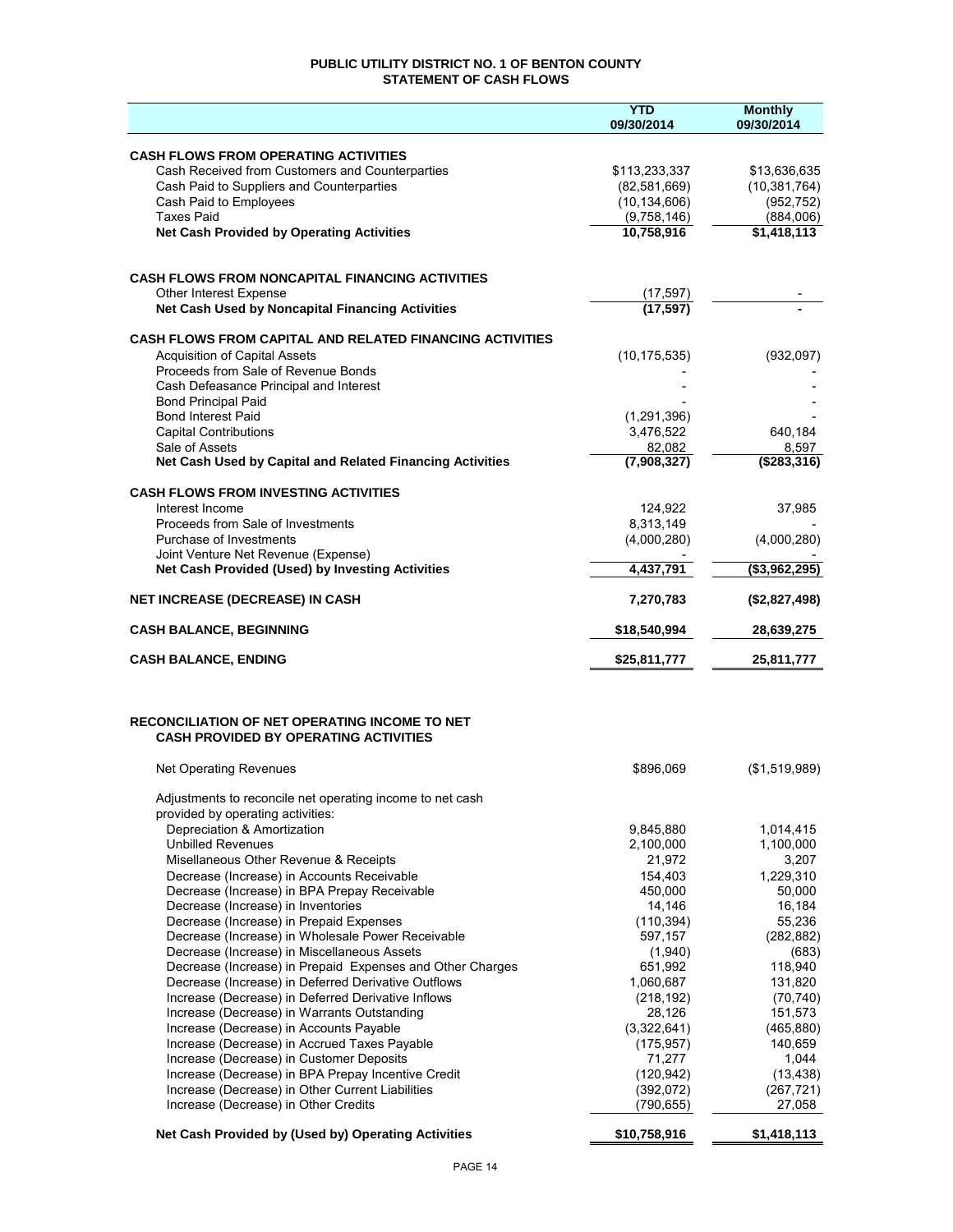### **PUBLIC UTILITY DISTRICT NO. 1 OF BENTON COUNTY WEATHER STATISTICS September 30, 2014**



|        | <b>Average Precipitation</b> |      |       |       |      |      |      |      |      |      |      |      |        |
|--------|------------------------------|------|-------|-------|------|------|------|------|------|------|------|------|--------|
| Year   | Jan                          | Feb  | March | April | Mav  | June | July | Aug  | Sept | Oct  | Nov  | Dec  | Annual |
| Normal | 0.94                         | 0.70 | 0.57  | ).55  | 0.51 | 0.51 | 0.23 | 0.18 | 0.31 | 0.49 | 0.95 | .20  | 7.14   |
| 2014   | 0.37                         | 1.12 | .00   | 0.38  | 0.24 | 0.26 | 0.04 | 0.88 | 0.16 |      |      |      | 4.45   |
| 2013   | 0.16                         | 0.09 | 0.39  | 0.30  | .60  | .36  | 0.01 | 0.24 | 0.42 | 0.38 | 0.36 | 0.07 | 5.38   |



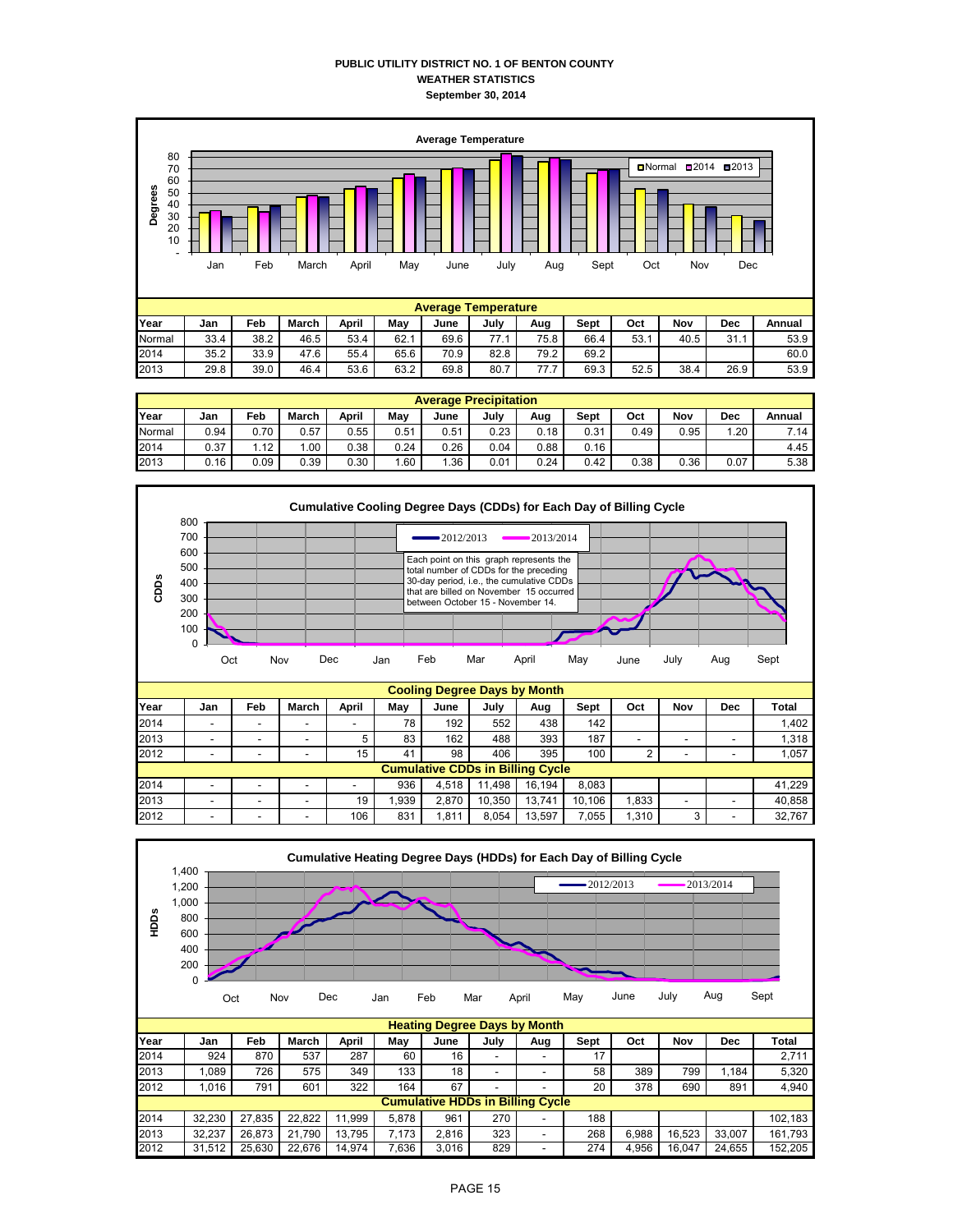#### **PUBLIC UTILITY DISTRICT NO. 1 OF BENTON COUNTY BROADBAND SUMMARY**

#### *September Highlights*

DSHS on Fowler is now connected to the BPUD fiber network with a 100Mbps connection. Trios connected their OBGYN clinic on Deschutes with 100Mbps fiber service. McCurley on Clearwater and on Fowler now both have 50Mbps connections. Apollo upgraded and renewed their service for another three year term. PocketiNet added an additional VLAN to their Prosser Butte site.

|                                                                                                                                    | <b>ACTUALS</b><br>2014 |                                 |           |                          |                          |                          |                          |                          |                                   |                          |                          |             |                                  |                        |
|------------------------------------------------------------------------------------------------------------------------------------|------------------------|---------------------------------|-----------|--------------------------|--------------------------|--------------------------|--------------------------|--------------------------|-----------------------------------|--------------------------|--------------------------|-------------|----------------------------------|------------------------|
|                                                                                                                                    | 2014 Budget            | <b>Amended</b><br><b>Budget</b> | Jan       | Feb                      | <b>March</b>             | <b>April</b>             | May                      | June                     | July                              | <b>August</b>            | <b>Sept</b>              | <b>YTD</b>  | <b>Budget</b><br><b>Variance</b> | Inception<br>to Date   |
| <b>OPERATING REVENUES</b>                                                                                                          |                        |                                 |           |                          |                          |                          |                          |                          |                                   |                          |                          |             |                                  |                        |
| Ethernet                                                                                                                           | 1,173,081              | 1,498,123                       | \$144,113 | \$149.573                | \$108,205                | \$165,568                | \$110,965                | \$135,571                | \$114,524                         | \$116,955                | \$118,397                | \$1,163,871 | 334,252                          |                        |
| TDM                                                                                                                                | 148,184                | 146,284                         | 12,190    | 12,190                   | 12,190                   | 12,190                   | 12,190                   | 12,190                   | 12,190                            | 12,190                   | 12,190                   | \$109,713   | 36,571                           |                        |
| Wireless                                                                                                                           |                        | $\blacksquare$                  | 39        | 39                       | 39                       | 39                       | 39                       | 39                       | 39                                | 39                       | 39                       | \$351       | (351)                            |                        |
| Co-Location                                                                                                                        |                        |                                 |           | $\overline{\phantom{a}}$ | $\overline{\phantom{a}}$ | $\overline{\phantom{a}}$ | $\overline{\phantom{a}}$ | $\overline{\phantom{a}}$ |                                   |                          | $\overline{\phantom{a}}$ | \$0         |                                  |                        |
| Internet Transport Service                                                                                                         | 300,943                | 135,391                         | 19,040    | 2.901                    | 11,345                   | 11,345                   | 11.345                   | 11,345                   | 11,345                            | 11,345                   | 11,345                   | \$101,356   | 34,035                           |                        |
| <b>Fixed Wireless</b>                                                                                                              | 120,400                | 98,506                          | 8.543     | 8.351                    | 8.596                    | 8,359                    | 8,329                    | 8,115                    | 8,036                             | 7.959                    | 7.884                    | \$74,171    | 24,335                           |                        |
| Broadband Revenue - Other                                                                                                          | 237,729                | 283,014                         | 22,148    | 21,917                   | 24,433                   | 30,586                   | 22,789                   | 23,020                   | 23,020                            | 23,020                   | 25,320                   | \$216,254   | 66,760                           |                        |
| <b>Subtotal</b>                                                                                                                    | 1,980,337              | 2,161,318                       | 206,073   | 194,972                  | 164,809                  | 228,088                  | 165,657                  | 190,281                  | 169,154                           | 171,508                  | 175,175                  | \$1,665,716 |                                  |                        |
| NoaNet Maintenance Revenue                                                                                                         |                        |                                 |           |                          |                          | 771                      |                          |                          | 852                               |                          |                          | \$1,623     |                                  |                        |
| <b>Bad Debt Expense</b>                                                                                                            |                        |                                 |           |                          |                          |                          |                          |                          |                                   |                          | ÷,                       | \$0         |                                  |                        |
| <b>Total Operating Revenues</b>                                                                                                    | 1,980,337              | 2,161,318                       | 206,073   | 194,972                  | 164,809                  | 228,860                  | 165,657                  | 190,281                  | 170,005                           | 171,508                  | 175,175                  | \$1,667,339 | 493,979                          | 11,649,696             |
| <b>OPERATING EXPENSES</b>                                                                                                          |                        |                                 |           |                          |                          |                          |                          |                          |                                   |                          |                          |             |                                  |                        |
| Marketing & Business Development                                                                                                   |                        |                                 |           |                          |                          |                          |                          |                          |                                   |                          |                          | \$0         |                                  |                        |
| <b>General Expenses</b>                                                                                                            | 398,079                | 733,978                         | 9,692     | 32,878                   | 74,463                   | 52,307                   | 33,502                   | 154,865                  | 249,433                           | 35.178                   | 21,345                   | \$663,663   | 70,315                           |                        |
| Other Maintenance                                                                                                                  | 45,000                 | 45,000                          | 2,448     | 1,021                    | 8,497                    | 753                      | 35,073                   | 35,674                   | 40,213                            | 3,399                    | 23,762                   | \$150,840   | (105, 840)                       |                        |
| <b>NOC Maintenance</b>                                                                                                             | 302,942                | 302,942                         | (228)     | $\omega$                 | ÷                        | $\overline{\phantom{a}}$ | $\overline{\phantom{a}}$ | $\overline{\phantom{a}}$ |                                   | $\overline{\phantom{a}}$ | $\sim$                   | (\$228)     | 303,170                          |                        |
| Wireless Maintenance                                                                                                               |                        |                                 | 1,696     |                          | 390                      |                          |                          |                          |                                   |                          | 3,091                    | \$5,177     | (5, 177)                         |                        |
| <b>Subtotal</b>                                                                                                                    | 746,021                | 1,081,920                       | 13,608    | 33,899                   | 83,350                   | 53,060                   | 68,575                   | 190,539                  | 289,646                           | 38,577                   | 48,198                   | \$819,453   | 262,467                          | 7,684,522              |
| NoaNet Maintenance Expense                                                                                                         |                        |                                 |           | ÷,                       | 754                      |                          |                          | 858                      |                                   | Ĭ.                       | 888                      | \$2,500     | (2,500)                          |                        |
| Depreciation                                                                                                                       | 880,006                | 880,006                         | 99,634    | 87,741                   | 72,238                   | 69,164                   | 67,852                   | 68,779                   | 69,038                            | 78,266                   | 78,266                   | \$690,979   | 189,027                          | 7,555,463              |
| <b>Total Operating Expenses</b>                                                                                                    | 1,626,027              | 1,961,926                       | 113,242   | 121,641                  | 156,343                  | 122,225                  | 136,427                  | 260,176                  | 358,684                           | 116,843                  | 127,351                  | \$1,512,931 | 448,995                          | 15,239,985             |
| <b>OPERATING INCOME (LOSS)</b>                                                                                                     | 354,310                | 199,392                         | 92,831    | 73,331                   | 8,466                    | 106,635                  | 29,230                   | (69, 896)                | (188, 679)                        | 54,665                   | 47,824                   | \$154,407   | 44,985                           | (3,590,289)            |
| <b>NONOPERATING REVENUES &amp; EXPENSES</b><br>Internal Interest due to Power Business Unit <sup>(1)</sup><br><b>Grant Revenue</b> | (380, 327)             | (380, 327)                      | (32, 291) | (32, 270)                | (32, 162)                | (31,682)                 | (31, 859)                | (32, 265)                | (26, 548)                         | (32, 626)                | (31,996)                 | (\$283,699) | 96,628                           | (5,275,240)<br>215,000 |
| <b>CAPITAL CONTRIBUTIONS</b>                                                                                                       | 10.000                 | 2.059.592                       | 736       |                          |                          |                          |                          |                          | 2.062.565                         |                          | 247,494                  | \$2,310,794 | 251,202                          | 6,174,618              |
| <b>INTERNAL NET INCOME (LOSS)</b>                                                                                                  | (\$16,017)             | \$1,878,657                     | \$61,276  | \$41,061                 | (\$23,696)               | \$74,953                 |                          |                          | (\$2,629) (\$102,161) \$1,847,338 | \$22,039                 | \$263,321                | \$2,181,503 | \$392,815                        | (\$2,475,912)          |
|                                                                                                                                    |                        |                                 |           |                          |                          |                          |                          |                          |                                   |                          |                          |             |                                  |                        |
| <b>NOANET COSTS</b>                                                                                                                |                        |                                 |           |                          |                          |                          |                          |                          |                                   |                          |                          |             |                                  |                        |
| <b>Member Assessments</b>                                                                                                          |                        |                                 |           |                          |                          |                          |                          |                          |                                   |                          |                          |             |                                  | \$3,159,092            |
| <b>Membership Support</b>                                                                                                          |                        |                                 | 392       | 296                      | 1,160                    | 729                      | 1,160                    | 960                      | 1,279                             | 1,651                    | 1,465                    | \$9,093     |                                  | 101,374                |
| <b>Total NoaNet Costs</b>                                                                                                          | \$0                    | \$0                             | \$392     | \$296                    | \$1,160                  | \$729                    | \$1,160                  | \$960                    | \$1,279                           | \$1,651                  | \$1,465                  | \$9,093     | (\$9,093)                        | \$3,260,466            |
| <b>CAPITAL EXPENDITURES</b>                                                                                                        | \$889,553              | \$3,058,459                     | \$37,061  | \$153,816                | \$53,361                 | \$18,690                 | \$156,490                | \$150,452                | \$2,139,421                       | \$23,334                 | \$37,507                 | \$2,770,133 | \$288,326                        | \$18,290,140           |
| NET CASH (TO)/FROM BROADBAND <sup>(2)</sup>                                                                                        | \$354,763              | \$80.531                        | \$155,748 | \$6,960                  | \$26,183                 | \$156,380                |                          | (\$60,568) (\$152,528)   | (\$197,776)                       | \$107,946                | \$334.611                | \$376,955   |                                  | ( \$11, 195, 815)      |

(1) Internal interest budget is estimated based on cash flow projections (an interest rate of 3.6% is being used).

(2) Includes excess of revenues over operating costs, capital expenditures and NoaNet assessments; excludes depreciation and internal interest to Electric System